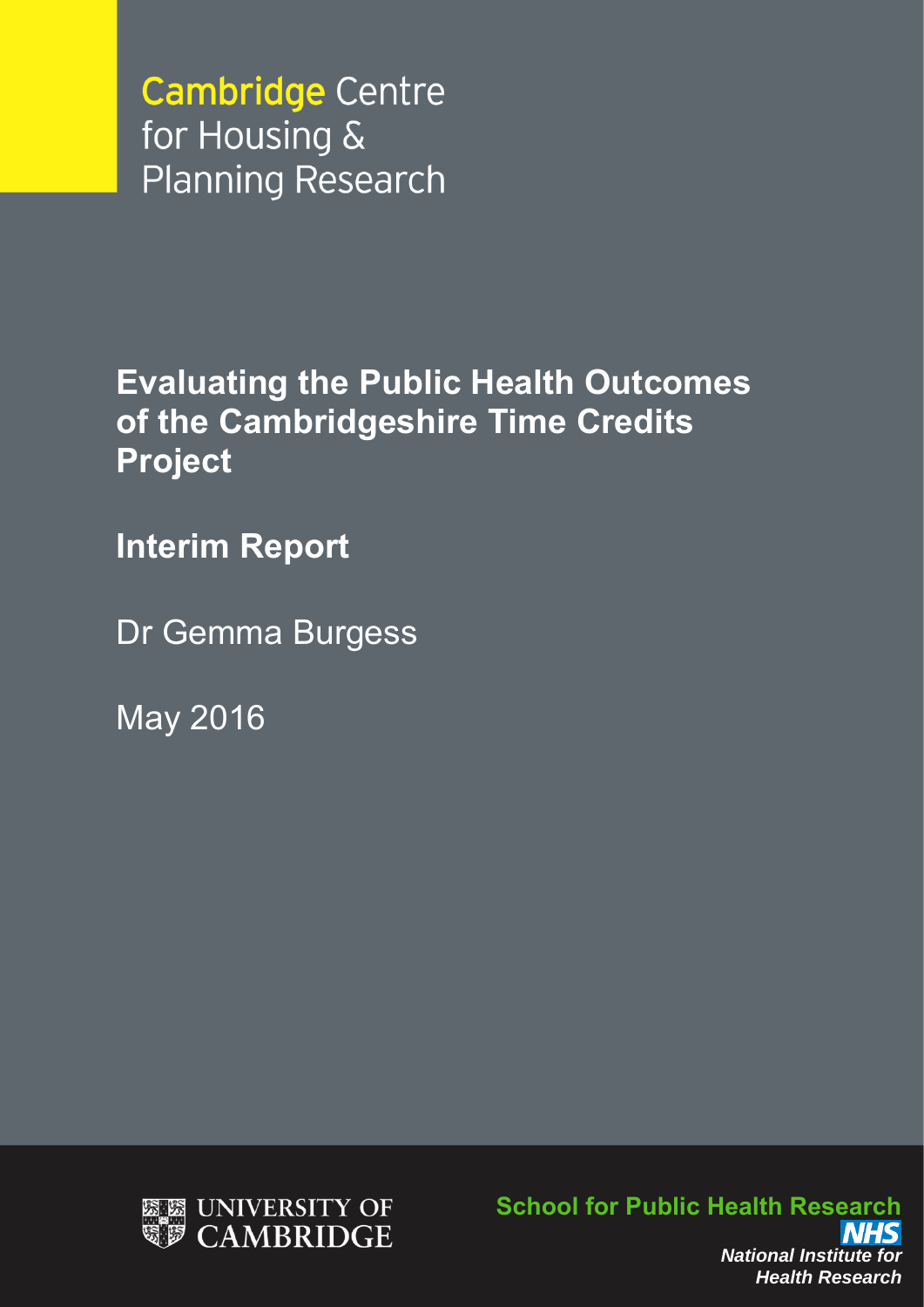# **Contents**

| 1              |  |
|----------------|--|
| 1.1            |  |
| 1.2            |  |
| 1.3            |  |
| 1.4            |  |
| $\overline{2}$ |  |
| 2.1            |  |
| 2.2            |  |
| 2.3            |  |
| 2.4            |  |
| 3              |  |
|                |  |
| 3.1            |  |
| 3.2            |  |
| 3.3            |  |
| 3.4            |  |
| $\overline{4}$ |  |
| 4.1            |  |
| 4.2            |  |
| 4.3            |  |
| 4.4            |  |
| 4.5            |  |

To cite this paper:

Burgess, G. (2016) Evaluating the Public Health Outcomes of the Cambridgeshire Time Credits Project: Interim Report. Cambridge: Cambridge Centre for Housing and Planning Research.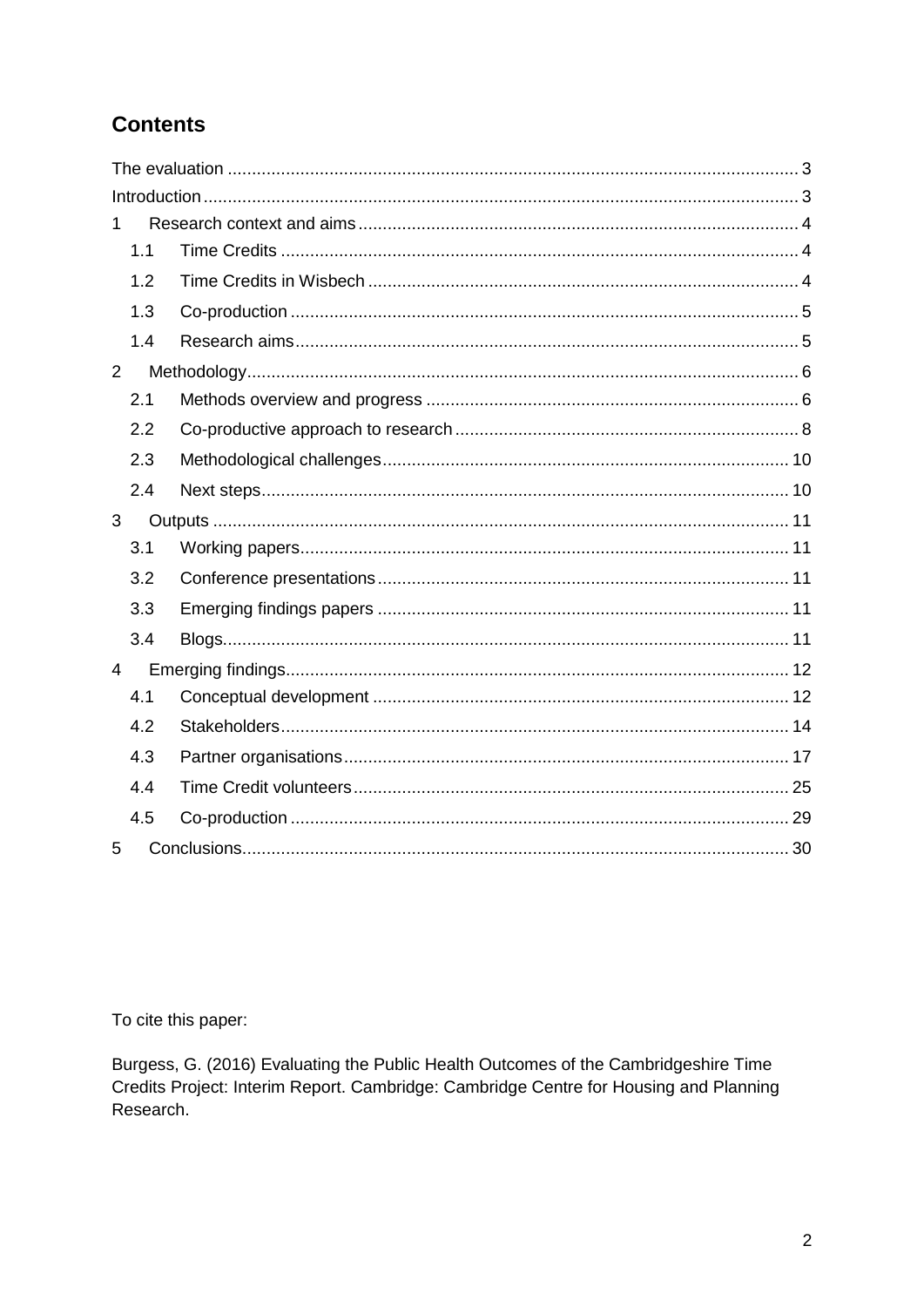## <span id="page-2-0"></span>**The evaluation**

The Public Health Practice Evaluation Scheme (PHPES) enables people who are introducing innovative public health initiatives to work in partnership with the National Institute for Health Research School for Public Health Research (NIHR SPHR) to conduct rigorous evaluations of their effectiveness. This scheme is particularly focused on local initiatives.

The aim of the evaluation of the public health outcomes of the Cambridgeshire Time Credits project in Wisbech is to determine its potential to tackle social exclusion, loneliness and deprivation and to assess the extent to which it can reduce health inequalities. The Cambridge Centre for Housing and Planning Research (CCHPR) is carrying out this research in collaboration with Spice, the Cambridgeshire County Council Community Engagement Team, Cambridge Housing Society, and the Cambridge Institute of Public Health (CIPH).

The research uses a mixed methods approach that engages service users, practitioners and policy makers through interviews, surveys, focus groups and ethnographic research methods. One of the key research objectives is to analyse how this type of project can best secure positive health outcomes and how it could be sustainably established in other localities, should these benefits be demonstrated.

For more information about the evaluation please contact Dr Gemma Burgess on [glb36@cam.ac.uk](mailto:glb36@cam.ac.uk) or 01223 764547.

This study was funded by the National Institute for Health Research's School for Public Health Research (NIHR SPHR): sphr.nihr.ac.uk.

## <span id="page-2-1"></span>**Introduction**

This report presents interim findings from the evaluation of the public health outcomes of the Cambridgeshire Time Credits project in Wisbech. It reflects on the progress of the research and the successes and challenges of the methodology used to capture data on outcomes. The report summarises the outputs from the evaluation to date. It presents conceptual developments so far and draws on research with stakeholders, partner organisations and volunteers to discuss emerging findings on public health outcomes.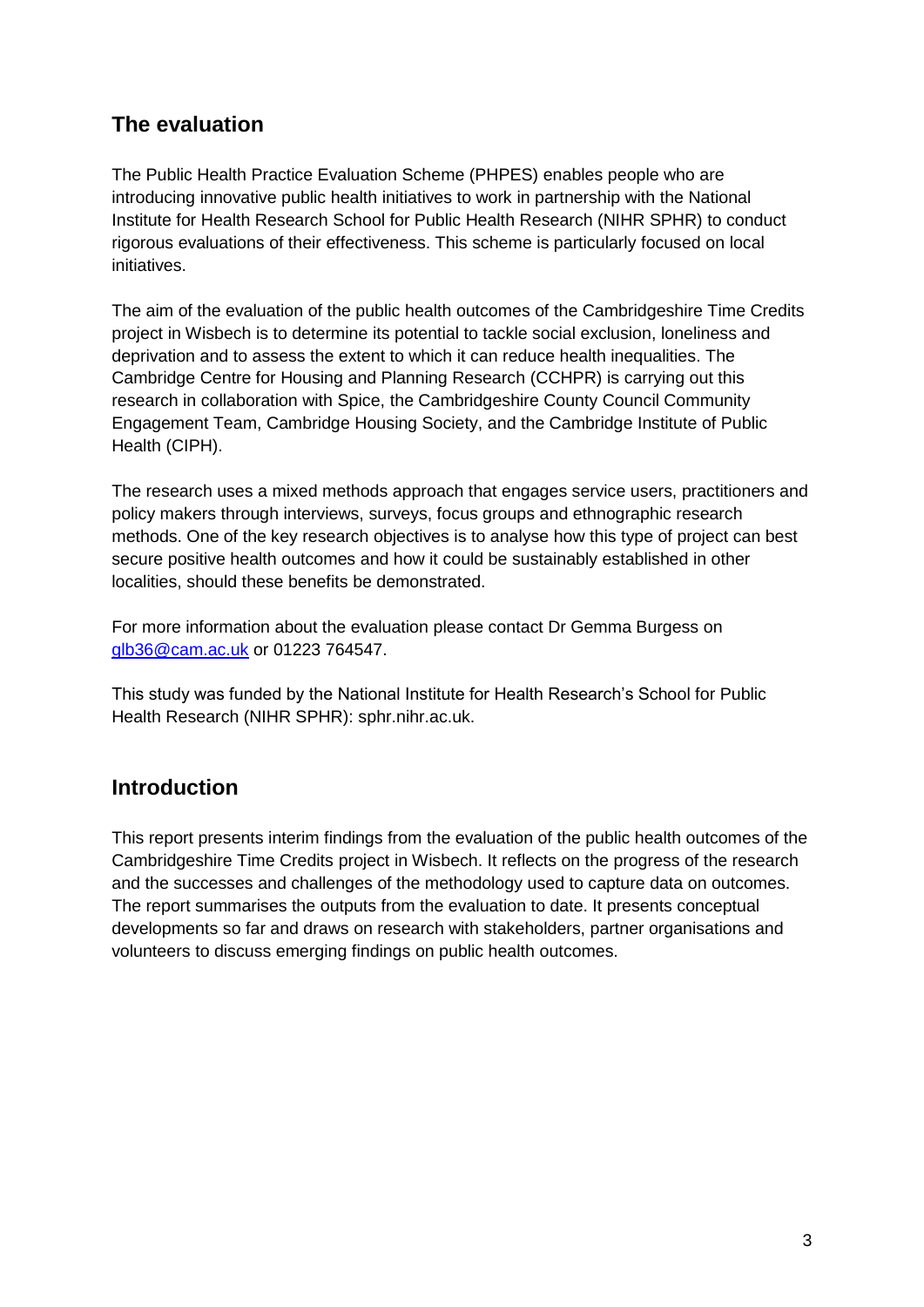## <span id="page-3-0"></span>**1 Research context and aims**

## <span id="page-3-1"></span>**1.1 Time Credits**

Spice Time Credits are a tool for building stronger communities and for delivering coproduced services<sup>1</sup>. The Spice model is driven by a vision of wellbeing and social cohesion, and uses Time Credits as a way of recognising and celebrating the time people spend volunteering with a local organisation, community group, volunteer group or a statutory sector service provider.

In exchange for their contribution, the volunteers 'earn' a Time Credit note, one for every hour they give. These can be 'spent' on a range of leisure and other opportunities, typically donated by organisations, local businesses and corporations to allow the community members to take advantage of their spare capacity. They can also be spent on activities run by other community members, on activities at the organisation they were earned with, and to trade time and skills with other individuals.

## <span id="page-3-2"></span>**1.2 Time Credits in Wisbech**

1

Wisbech is in the East of England. It is an area with above average levels of deprivation and a range of challenging social issues. Wisbech is a market town with employment concentrated in agriculture and food processing, with inward migration from the EU to service these industries.

There are 16 currently active local organisations where people can earn Time Credits. These include schools, homeless hostels, children's centres, an adventure playground and a project supporting people into employment. Activities that volunteers can do to earn Time Credits include reading with children, running after school clubs, gardening, office work, adult learning opportunities, working in a café and kitchen and litter picking. Activities that volunteers can do to spend Time Credits include going to the gym, swimming, going to the cinema, having beauty and hair treatments, attending social events and going to the theatre.

Each partner submits basic monitoring data every quarter. Over all quarters (April 2014 to end of March 2016) 952 people signed up for Time Credits, of which 526 joined Wisbech based organisations and 426 signed up with organisations in other parts of Cambridgeshire.

In total across Cambridgeshire 11381.5 hours were earned, of which 9211.5 were earned with Wisbech partner organisations, reflecting the longer time they have been offering Time Credits relative to organisations in other parts of Cambridgeshire. In total across Cambridgeshire there were 989 earning activities in total, of which 802 activities occurred at Wisbech partner organisations. This suggests that people earned an average of 11.5 hours per earning activity in Wisbech.

<sup>1</sup>This section draws on the first working paper: Markkanen, S. and Burgess, G. (2015) Introduction to time banking and Time Credits. Cambridge: Cambridge Centre for Housing and Planning Research.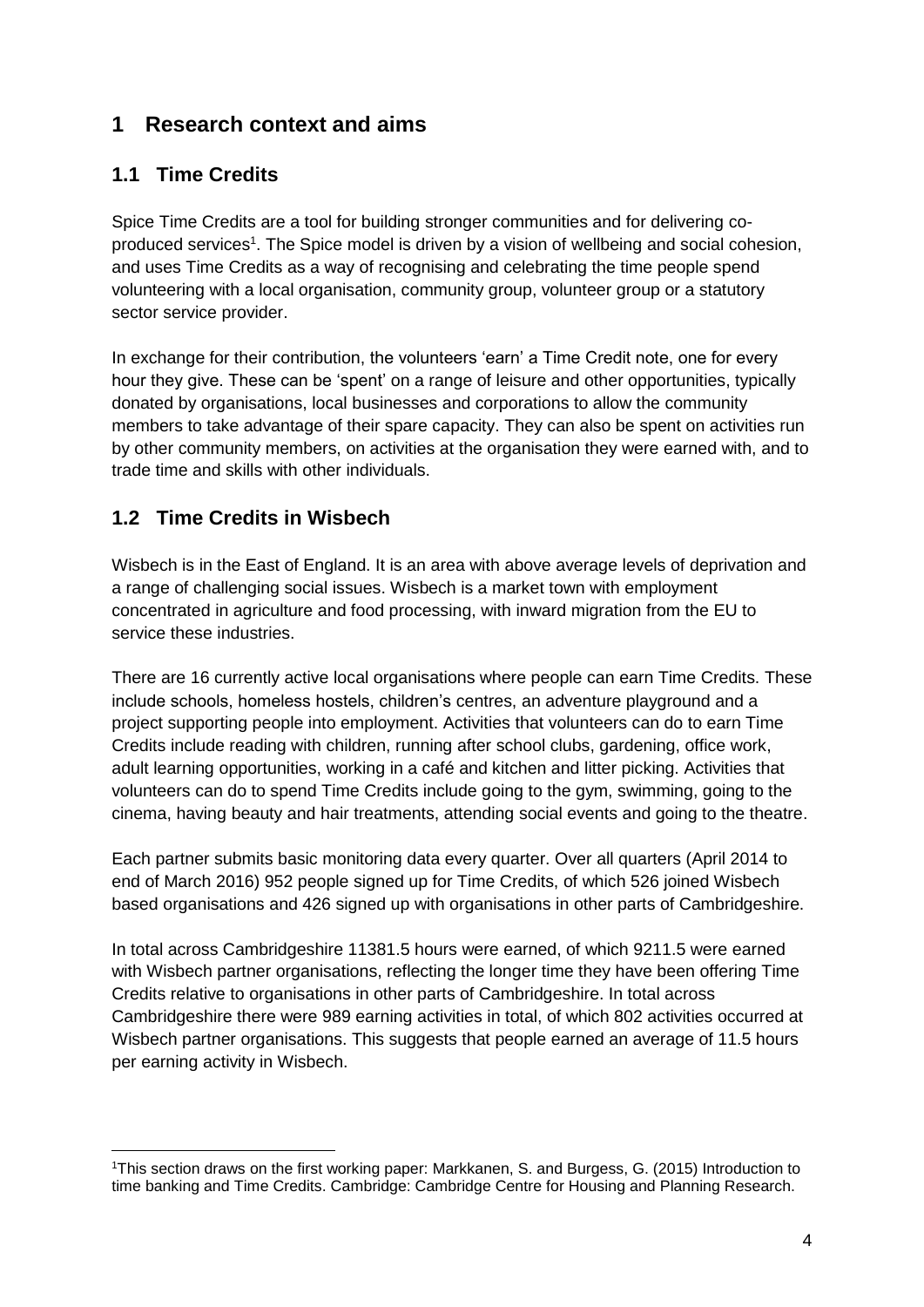Interviews with the earn organisations in Wisbech show that there is a difference between the notional number of members each organisation has and the currently active members. Most organisations have a small core of a few very active regular volunteers and a larger group of people who volunteer occasionally. Some volunteers are drawn on because they have particular skills, but cannot volunteer frequently. Some organisations could not cope with more active volunteers than they already have.

## <span id="page-4-0"></span>**1.3 Co-production<sup>2</sup>**

This research is funded by the National Institute for Health Research (NIHR) School for Public Health Research (SPHR) Public Health Practice Evaluation Scheme (PHPES). The evaluation is a collaboration with Spice, Cambridgeshire County Council and CHS Group, the Cambridge Centre for Housing and Planning Research (CCHPR) and the Cambridge Institute for Public Health (CIPH). Spice is a social enterprise and developed the Time Credits model as a tool for building stronger communities and co-produced services where people are active and equal participants.

This research is taking a co-productive approach. Co-productive research is a collaborative and interactive process involving academic and non-academic participants in the production of knowledge. It builds on the belief that the best research practice lies in a synthesis of academic research, practitioner knowledge and research participant 'expertise by experience'.

## <span id="page-4-1"></span>**1.4 Research aims**

The aim of the research is to evaluate the outcomes of the Time Credit project in Wisbech, Cambridgeshire, with a focus on health outcomes.

The objective is to analyse the potential of Time Credits to address public health issues by:

- Reducing loneliness and social exclusion
- Improving wellbeing

1

• Increasing community cohesion and social capital.

<sup>2</sup> This section draws on the second working paper: Markkanen, S. and Burgess, G. (2016) Introduction to co-production in research: summary report. Cambridge: Cambridge Centre for Housing and Planning Research.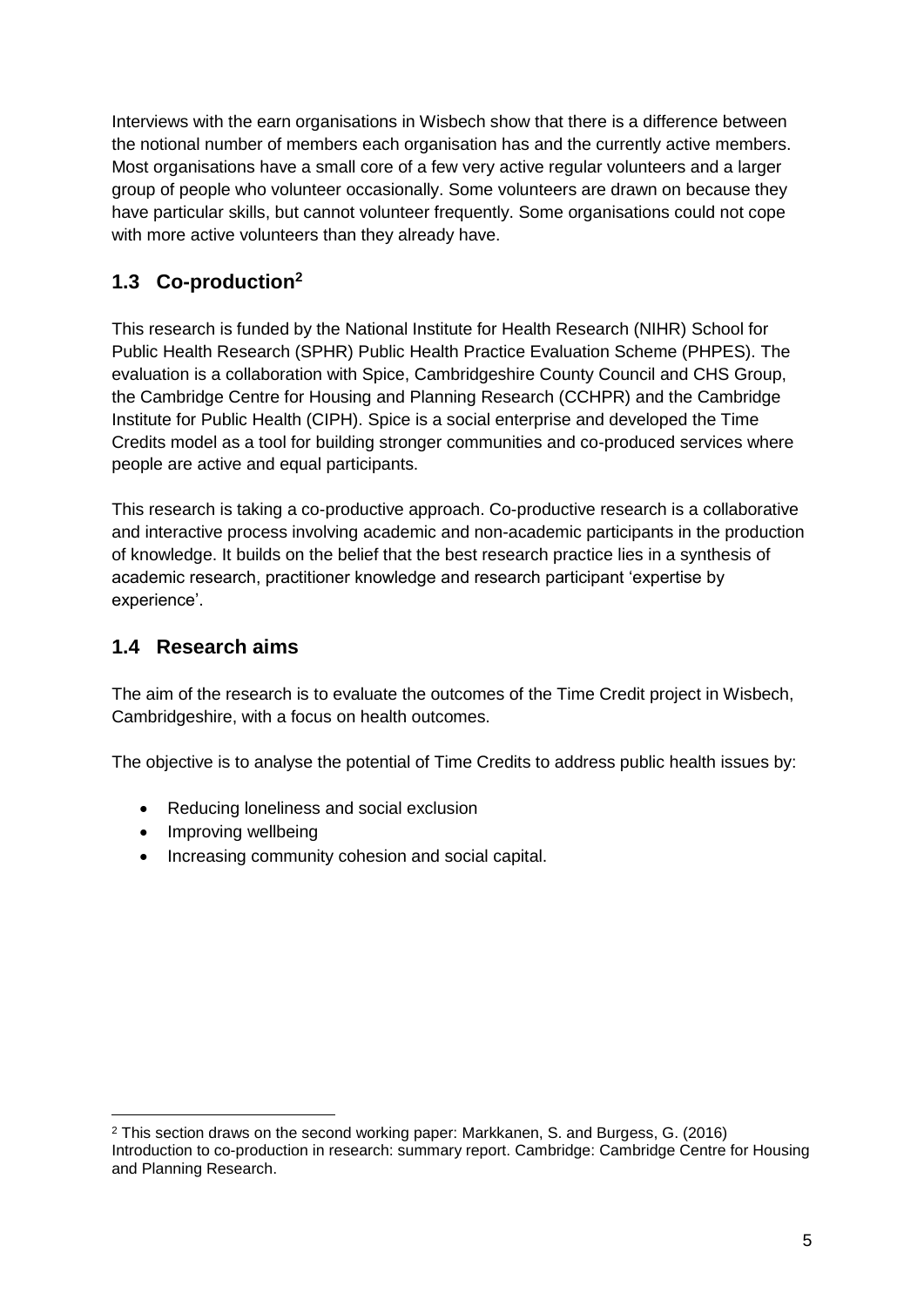# <span id="page-5-0"></span>**2 Methodology**

The evaluation has a mixed methods research design using both quantitative and qualitative methodological tools.

## <span id="page-5-1"></span>**2.1 Methods overview and progress**

This section presents a summary of the methods proposed for this evaluation. They are not necessarily in a chronological order and are at varying stages of implementation.

## **2.1.1 Interviews with key stakeholders**

Individuals and representatives of organisations that were involved in the setting up of the Cambridgeshire Time Credits scheme, are involved in its running at the time of the evaluation, or represent organisations that may have benefitted / could benefit from the scheme, such as local health and care service providers were invited to take part in an in depth face to face semi-structured interview. The interviews explored the rationale for the project, successes and challenges to date and any evidence of positive outcomes. The first round of stakeholder interviews has been completed. Follow up interviews will be conducted later in the project to reflect on research findings and progress of the Time Credits project.

## **2.1.2 Literature review**

Academic, policy and other grey literature is being reviewed to inform the study. In particular, literature on time banking and Time Credits, on co-production in research and in public service provision, and on health and volunteering was reviewed to inform the four working papers published to date. A further two working papers are planned to publish additional parts of the literature review. One will present contextual information about Wisbech, the other will analyse the potential for using ethnographic research methods.

## **2.1.3 Developing a theory of change**

A conceptual model of how Time Credits may lead to positive health outcomes is being developed as part of the research. The processes and pathways described in this model have been informed by a combination of our knowledge of how the Time Credits model works and existing evidence of the ways in which health and wellbeing are influenced by circumstances, social relationships, and the environment. As such, this is a conceptual model of how Time Credits may potentially generate, or contribute to, positive health outcomes. A working paper has been published that presents the model, which is discussed in Section 4 of the interim report. The intention is to develop the model as the research progresses.

### **2.1.4 Scoping visits and informal interviews**

Scoping interviews will be carried out with all willing Time Credits partner organisations in Wisbech. These involve visiting the organisation to discuss what they do and how they use Time Credits. They allow the organisation to gain an understanding of the research. As new partners join the Wisbech network, further scoping visits will be carried out.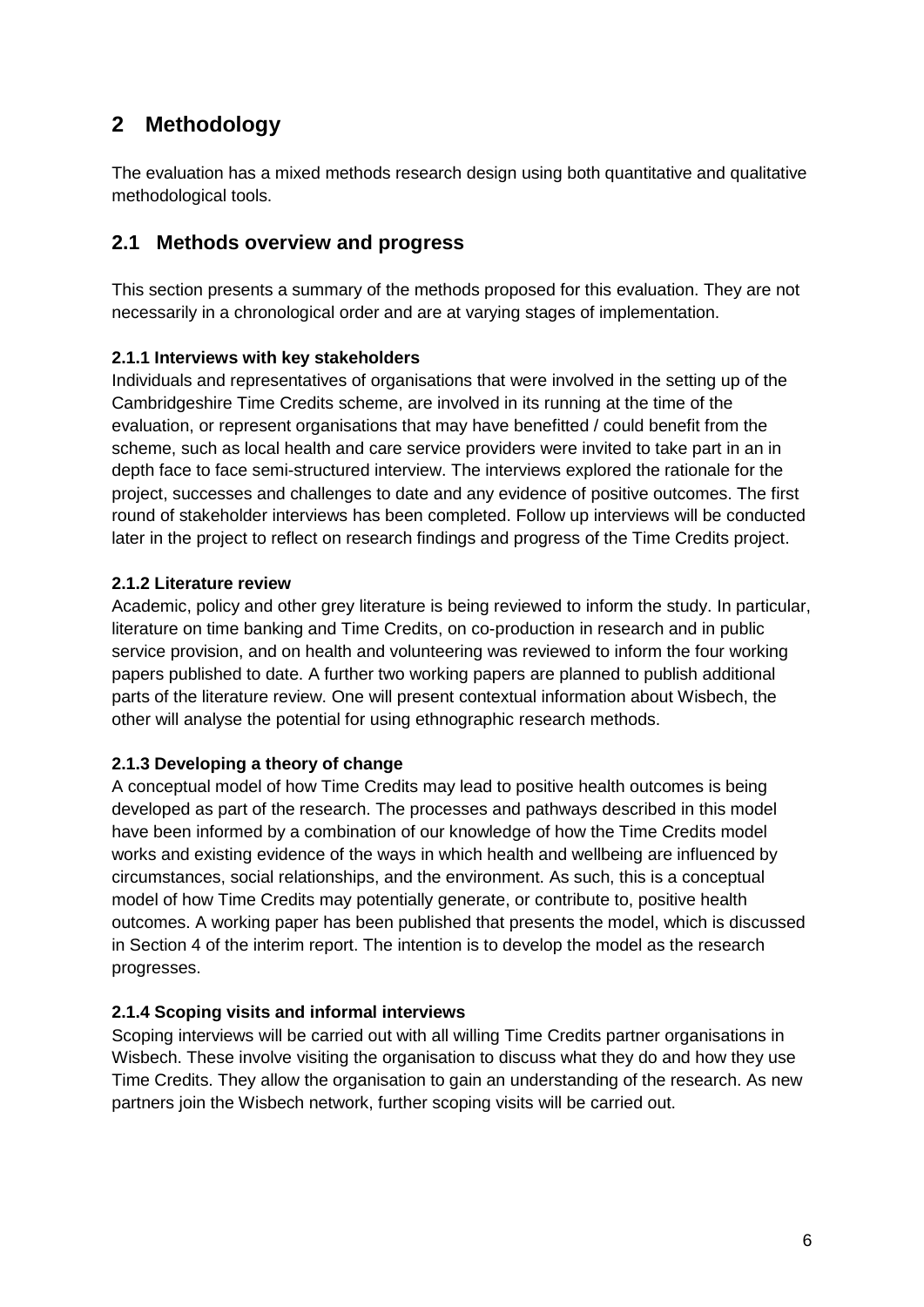## **2.1.5 Longitudinal survey with new Time Credit members**

This survey was aimed at new participants who join the Wisbech Time Credits scheme. The proposal was to survey people when they join the scheme to collect baseline data about their health and circumstances, and then to survey them again after six months to capture any change as a result of volunteering with Time Credits. An online survey was developed in Qualtrics, survey software subscribed to by the University of Cambridge. The survey uses questions from national surveys to allow for comparison.

The EQ-5D is a standardised instrument for use as a measure of health outcomes. It is a questionnaire designed to assess peoples' quality of life. The survey uses the EQ-5D-5L Web version. The EQ-5D contains a descriptive system (5 questions) as well as a visualanalogue-scale. This instrument is well validated, covers a number of domains related to wellbeing including physical, social, mental functioning, and can be used in cost-utility analyses (converting the total scores into quality adjusted life years).

The partner organisations in Wisbech were introduced to the survey and asked to include it in the induction of new members. Flyers were made to explain the survey and to encourage members to participate. Volunteers were offered Time Credits for completing the survey and a prize draw was offered to incentivise people to participate. The first wave of the survey ran from November 2015 to end of April 2016. The intention was to repeat the survey after six months. However, as discussed in the Conclusions, responses have been low because of a relatively small number of new volunteers joining the Time Credits project in the Wisbech area over the survey timeframe.

### **2.1.6 Face to face interviews with Time Credit members**

Interviews are being conducted with Time Credit members. Volunteers receive a Time Credit for participating. Introductions are made through the partner organisations. Interviews are semi-structured and carried out face to face.

### **2.1.7 Survey of Time Credit members**

The aim of the survey is to collect existing participants' perceptions and views of how their circumstances, health and wellbeing have changed during their engagement with the Time Credits scheme. It is a two-page paper survey with easy to complete tick box responses. The survey is being distributed by the partner organisations.

#### **2.1.8 Survey and face to face interviews with partner organisations**

Interviews are being conducted with Time Credit partner organisations in Wisbech. The interviews explore what the partner organisations do, who they work with and how they have incorporated Time Credits, as well as discussing the impact on volunteers and organisations. Interviews are semi-structured and carried out face to face.

#### **2.1.9 Face to face interviews with local people not part of the project**

The aim of these interviews is to talk to local people to find out more about the area and factors that impact on health. The interviews will help us to understand barriers to involvement in projects such as Time Credits. These interviews are planned for the Autumn 2016.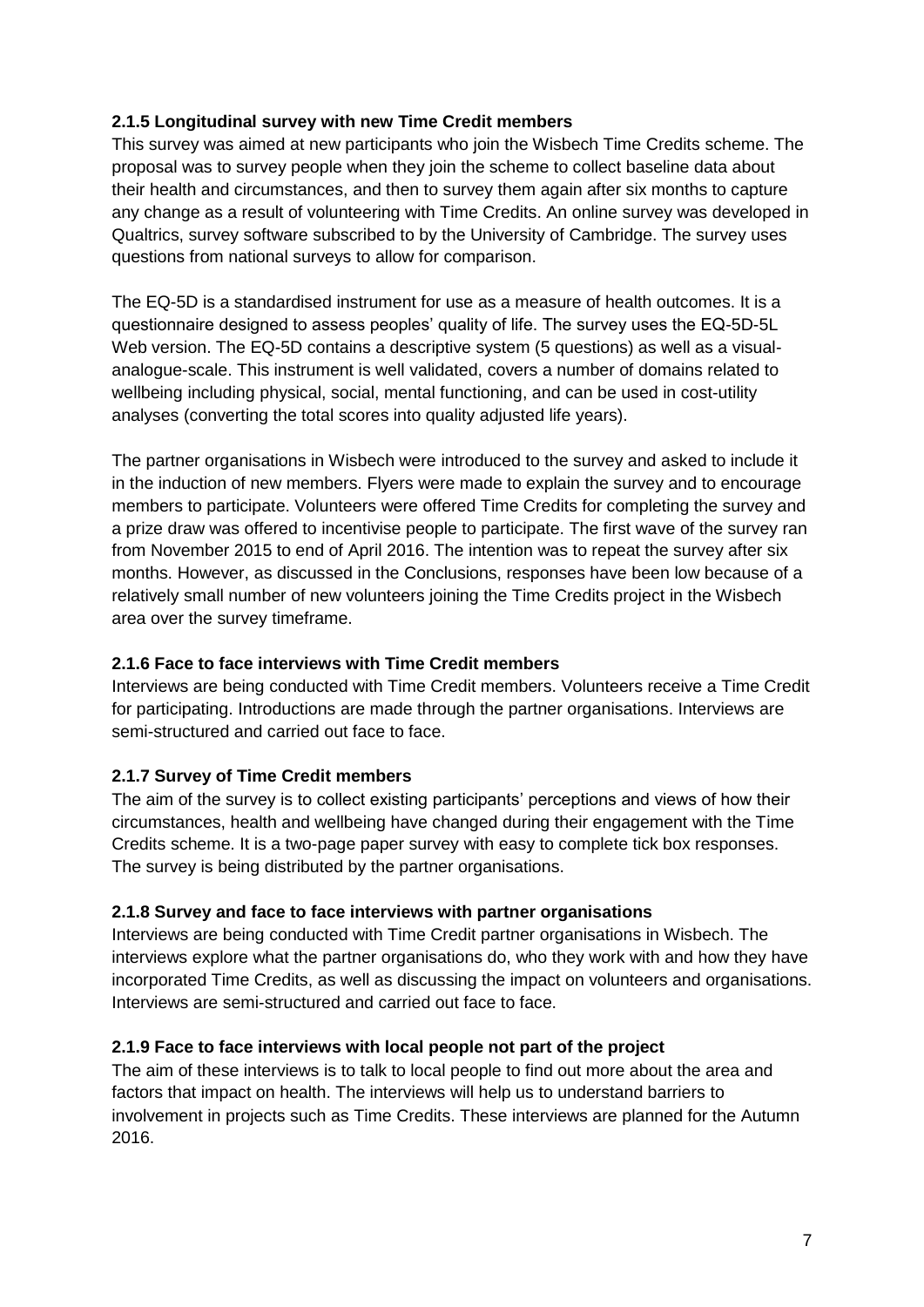## **2.1.10 Ethnographic methods and participant observation**

Participant observation is ongoing throughout the fieldwork period. It involves attending events, managed earning opportunities and relevant meetings. It allows us to gain insight into the interactions that take place between volunteers and organisations. The research is exploring the use of ethnographic methods that will enable members of the community to be engaged in the research and to co-produce research data and knowledge. Two groups of Time Credits volunteers are making a scrapbook to show the impact they feel Time Credits has had for them as individuals and for their community. The proposal is to also develop the use of photography and film as a research method.

## **2.1.11 National survey time exchange projects**

A survey will be conducted of time exchange projects to collect information on activities, members, aims and outcomes of different schemes. The aim is to map the sector with a particular focus on what engagement there is with users of health and social care services, which may be incidental rather than an explicit focus of some projects. We will be using Qualtrics, a web based survey package subscribed to by the University of Cambridge. It allows easily tailored questions, sending of reminders, and outputs all responses in Excel or SPSS.

## **2.1.12 Secondary data analysis**

Secondary data about the local area (e.g. of incomes, health, demographic profile) will be analysed to provide a context for the study and to be able to compare Wisbech with other areas and the national averages. This will inform one of the forthcoming working papers.

### **2.1.13 Systematic review**

A systematic review of the grey and scientific literature of the use and potential of Time Credits and time banks in improving public health will be undertaken July to November 2016. The review has been registered on PROSPERO.

## <span id="page-7-0"></span>**2.2 Co-productive approach to research**

In line with Spice's strong commitment to co-production, the values and approach associated with the co-production of knowledge have been incorporated into the overall research design and strategy of this evaluation wherever possible. Table 1 summarises the co-productive elements of the methodology.

| <b>Method</b>                                                         | <b>Co-productive elements</b>                                                                                                                            |
|-----------------------------------------------------------------------|----------------------------------------------------------------------------------------------------------------------------------------------------------|
| Literature review / background<br>context/ secondary data<br>analysis | Cross-disciplinary discussions with public health, discussions<br>with regional and local stakeholders and local service providers.                      |
| Interviews with regional and<br>local stakeholders                    | Information sharing. Co-produced knowledge instrumental in<br>helping to develop the analytical framework and the content of<br>the new members' survey. |
| 'New members' Survey<br>(Waves 1 and 2)                               | Survey content co-designed with relevant stakeholders and<br>public health experts.                                                                      |

|  | Table 1 Co-productive elements in research methodology |  |  |  |
|--|--------------------------------------------------------|--|--|--|
|--|--------------------------------------------------------|--|--|--|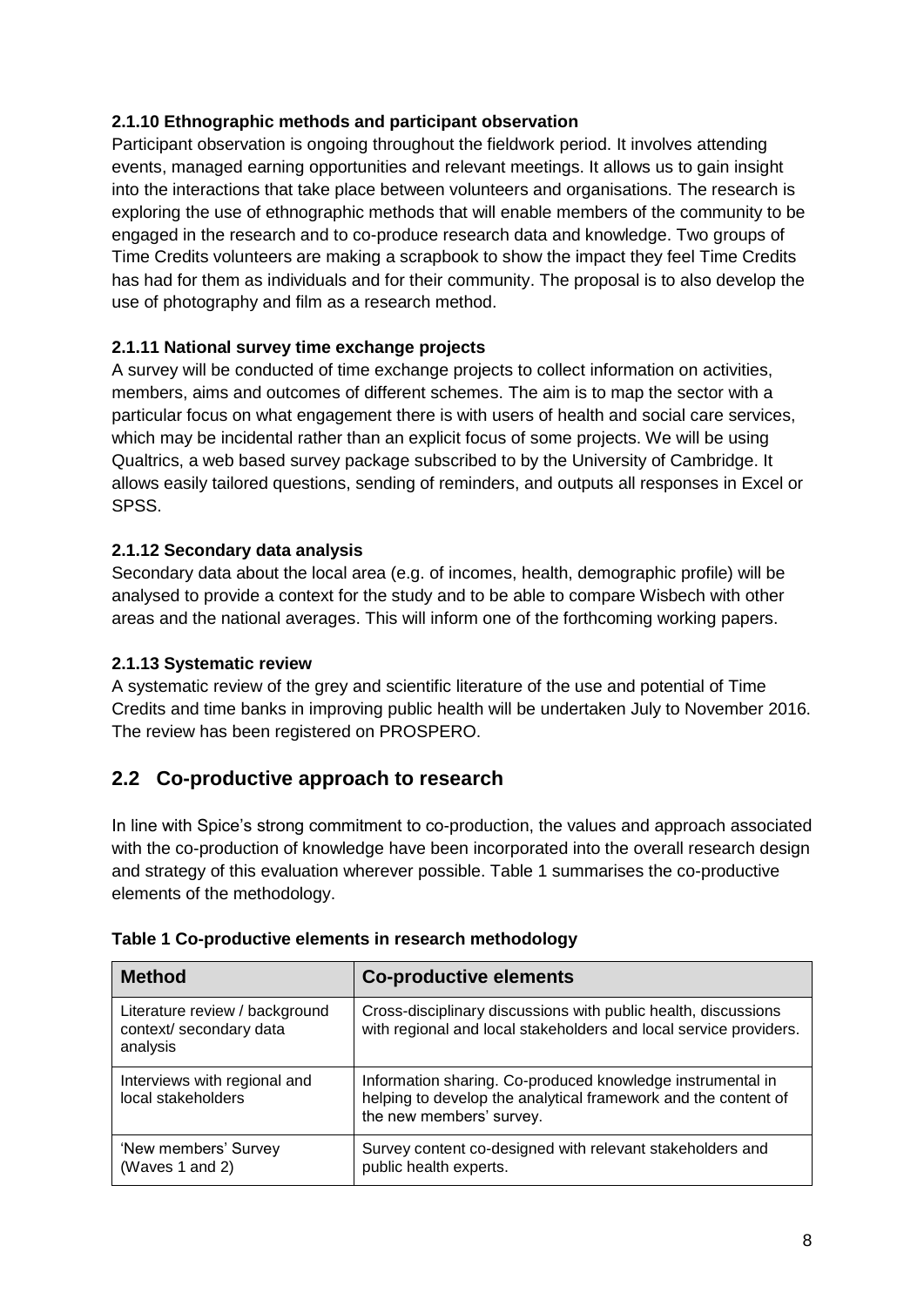| New participants who join the<br>Wisbech Time Credits scheme                       | Knowledge co-produced with respondents.                                                                                                                                                                                                                                                            |
|------------------------------------------------------------------------------------|----------------------------------------------------------------------------------------------------------------------------------------------------------------------------------------------------------------------------------------------------------------------------------------------------|
| Scoping visits                                                                     | Co-production of knowledge through dialogue and development<br>of interpersonal relationships.                                                                                                                                                                                                     |
|                                                                                    | Trust, which is essential to co-productive working relationship, is<br>built by getting to know each other.                                                                                                                                                                                        |
| Informal field visits                                                              | Active participation of local partner organisations and volunteers<br>to co-design a programme for ethnographic fieldwork with the<br>researcher to ensure selected approaches will be desirable and<br>meaningful to participants.                                                                |
| Participant observation                                                            | Researcher participation in working together with the other<br>volunteers and local partner organisations to co-produce<br>events, services and outcomes.                                                                                                                                          |
| Steering group                                                                     | Co-designing topic guides.                                                                                                                                                                                                                                                                         |
|                                                                                    | Co-designing the ethnographic fieldwork plan, including<br>considering different options for co-producing knowledge using<br>ethnographic research methods.                                                                                                                                        |
| <b>Existing members' Survey</b>                                                    | Active participation of existing Time Credit volunteers in co-                                                                                                                                                                                                                                     |
| Paper survey                                                                       | producing knowledge by taking the survey.                                                                                                                                                                                                                                                          |
| Interviews with existing<br>members                                                | Active participation of existing Time Credit volunteers in co-<br>producing knowledge by sharing their stories with the<br>researcher.                                                                                                                                                             |
|                                                                                    | Possibility of peer interviewing if there is interest.                                                                                                                                                                                                                                             |
| Ethnographic option: Visual<br>ethnographies / scrap books<br>(group / individual) | Active involvement of individual volunteers to co-produce<br>knowledge and meaning via the production of scrap-books,<br>visual diaries or photographs.                                                                                                                                            |
| A selection of interested Time<br>Credits scheme participants                      |                                                                                                                                                                                                                                                                                                    |
| Ethnographic option: Film                                                          | Active involvement of individual volunteers to co-design the film<br>outline (possible a focus group activity with interested parties).<br>The decisions what to film, who to film and where to film to be<br>made in collaboration with the local participants.                                   |
|                                                                                    | Active involvement of individual volunteers to co-produce<br>knowledge and meaning by using their own words and frames<br>of reference.                                                                                                                                                            |
| Additional ethnographic options<br>(as suggested by partners and<br>members)       | Active involvement of individual volunteers in co-designing the<br>research approaches and co-producing knowledge and<br>meaning via the production of concrete or abstract outputs of<br>their own choosing (such as art work, short video clips, written<br>or spoken diaries, recordings etc.). |
| Interviews with project partners<br>(earn and spend)                               | Steering group involvement in co-designing the topic guide for<br>these interviews.                                                                                                                                                                                                                |
| Semi-structured interviews                                                         | Earn and spend partners sharing their perceptions, views and<br>experiences, participating in the co-production of knowledge.                                                                                                                                                                      |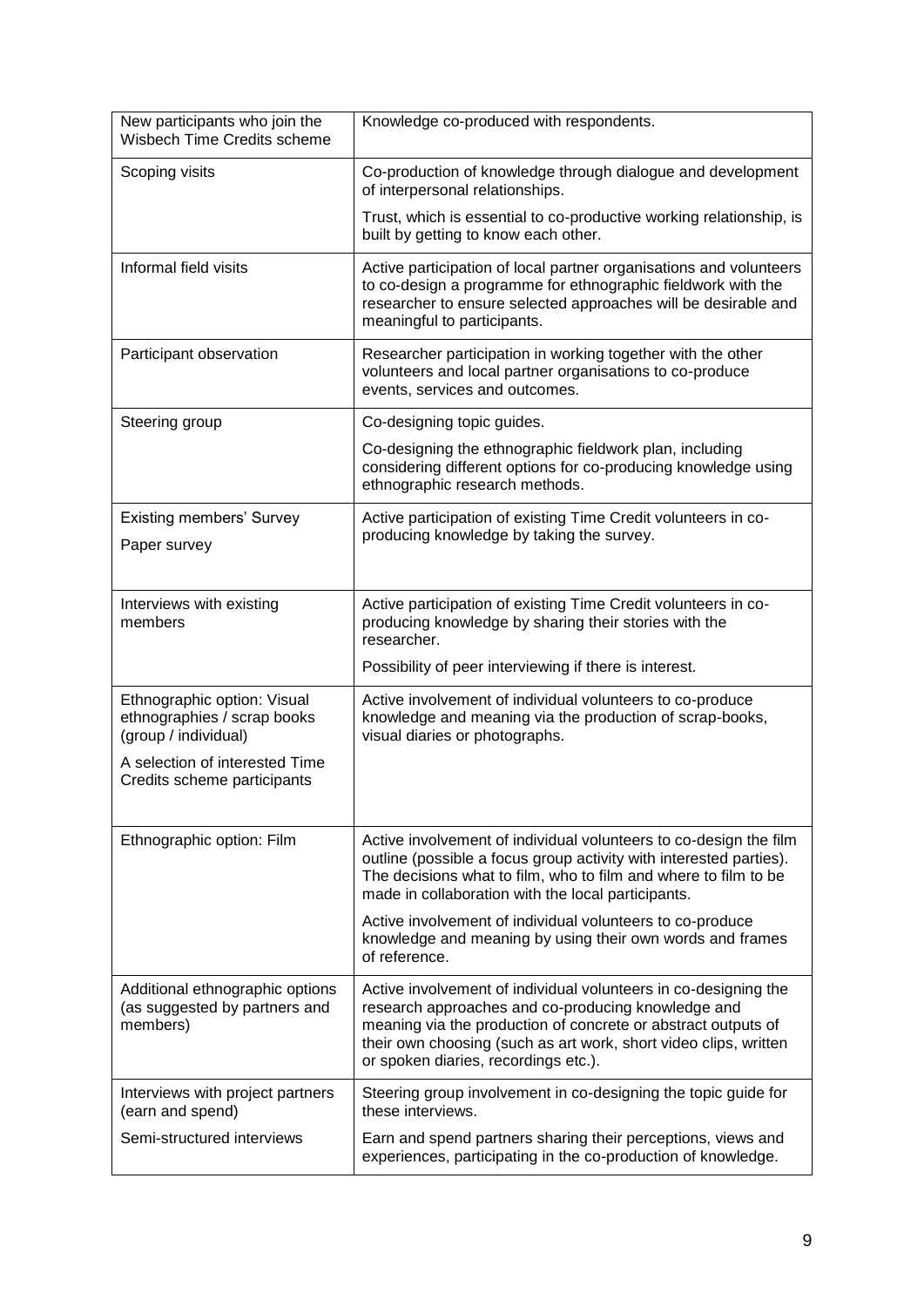| National survey of Time Credit<br>networks and time banks<br>On-line (Qualtrics)           | Active participation of people who are active in time-based<br>currency research or involved with time-based currency<br>initiatives in developing the content of the survey, potentially via<br>consultations and workshops.           |
|--------------------------------------------------------------------------------------------|-----------------------------------------------------------------------------------------------------------------------------------------------------------------------------------------------------------------------------------------|
| Interviews with relevant<br>organisations and policy makers<br>- national level            | Active participation of relevant project leaders and stakeholders<br>in co-production of knowledge.                                                                                                                                     |
| Systematic review                                                                          | Co-produced with researchers at the Cambridge Institute of<br>Public Health.                                                                                                                                                            |
| Interviews / focus group with<br>local residents not involved in<br>the Time Credit scheme | Active participation of local non-members and representatives<br>of organisations who have heard about the Time Credits but<br>decided to not participate to co-produce knowledge of factors<br>informing decisions to not participate. |

## <span id="page-9-0"></span>**2.3 Methodological challenges**

We are using an online survey which was intended to be longitudinal. Despite offering incentives, publicising the survey through a range of mediums, encouraging partners to ask volunteers to complete it, we have had few responses. On investigating this we found that the number of new volunteers in the Wisbech area in this quarter has been relatively low, so we have a good response rate but from a small sample. A slower rate of new member growth may also be expected given that the Wisbech network has been established for some time. Unless there is a considerable increase in the number of people joining the Time Credits initiative our survey sample will not be large enough to analyse. We will have to balance this with qualitative data. This is discussed further in the Conclusions.

One issue is that we envisaged there would be a Time Credits co-ordinator who would act as gatekeeper to volunteers. The Time Credits Project Manager liaises directly with the 16 partner organisation in the Wisbech network and provided our access point to the Time Credits network. These different organisations then act as individual gatekeepers.

## <span id="page-9-1"></span>**2.4 Next steps**

A draft protocol has been written for the systematic review. Interviews with Time Credits members and earn and spend partners are ongoing. The survey with existing Time Credits members will continue. Volunteers are underway with ethnographic methods such as scrapbooks but we will also explore the option of using photography and film. Work will begin on the national survey of time exchange projects. Two further working papers (one on the Wisbech context, and one on using ethnographic research methods) are planned.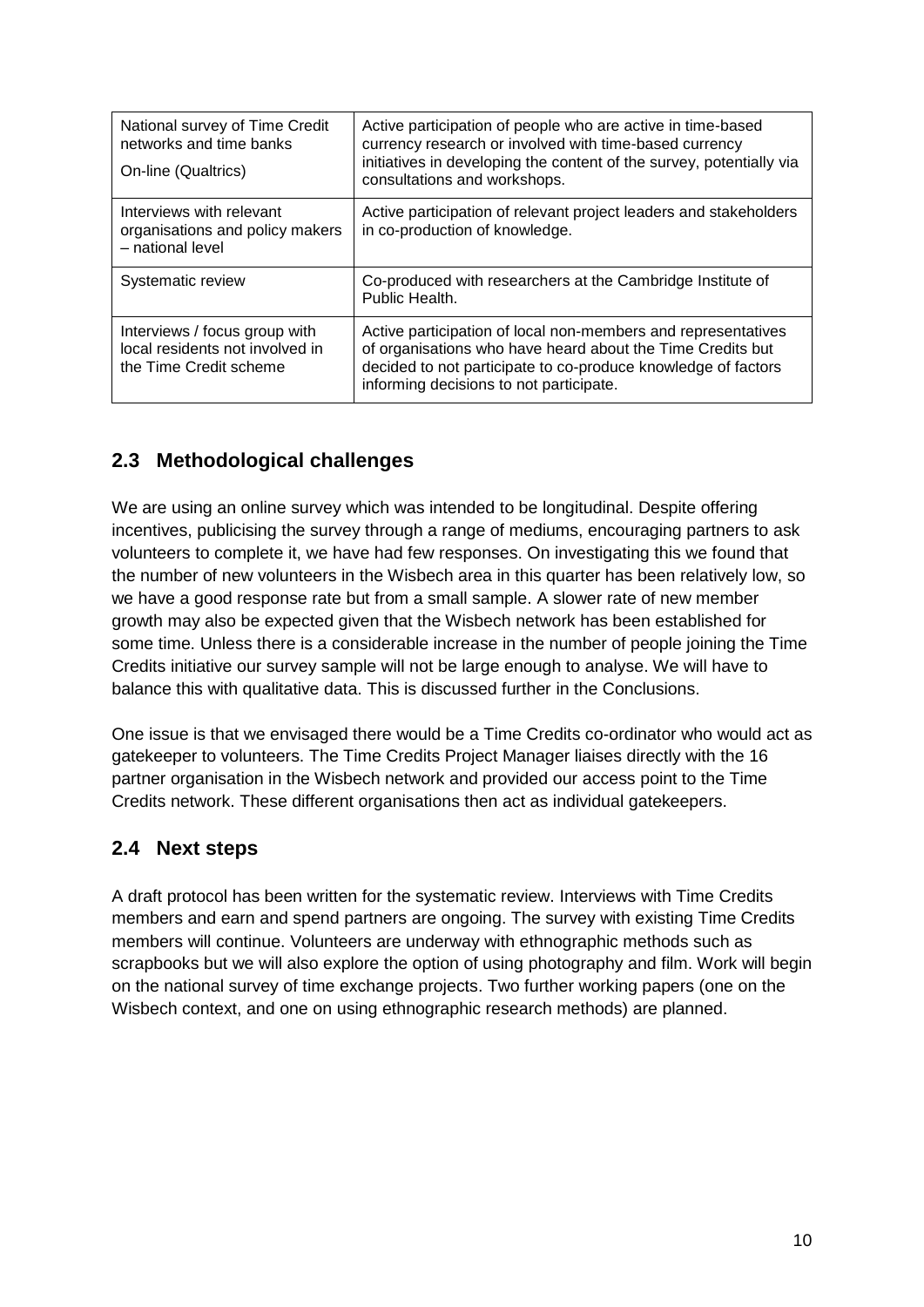# <span id="page-10-0"></span>**3 Outputs**

The research has led to several publications to date. The interim report draws on these publications and on further emerging research findings. All of the outputs from the evaluation can be can be downloaded from the CCHPR website at:

[http://www.cchpr.landecon.cam.ac.uk/Projects/Start-Year/2015/Evaluating-Public-Health-](http://www.cchpr.landecon.cam.ac.uk/Projects/Start-Year/2015/Evaluating-Public-Health-Outcomes-Cambridgeshire-Time-Credits-Project)[Outcomes-Cambridgeshire-Time-Credits-Project](http://www.cchpr.landecon.cam.ac.uk/Projects/Start-Year/2015/Evaluating-Public-Health-Outcomes-Cambridgeshire-Time-Credits-Project)

## <span id="page-10-1"></span>**3.1 Working papers**

Markkanen, S. and Burgess, G. (2016) The potential for Time Credits to generate public health outcomes – a conceptual model. Cambridge: Cambridge Centre for Housing and Planning Research.

Markkanen, S. and Burgess, G. (2015) Introduction to co-production in research: summary report. Cambridge: Cambridge Centre for Housing and Planning Research.

Markkanen, S. and Burgess, G. (2015) Introduction to co-production in services: summary report. Cambridge: Cambridge Centre for Housing and Planning Research.

Markkanen, S. and Burgess, G. (2015) Introduction to time banking and Time Credits. Cambridge: Cambridge Centre for Housing and Planning Research.

## <span id="page-10-2"></span>**3.2 Conference presentations**

Burgess, G. (2016). Health outcomes of place based approaches to building community cohesion: Time Credits in England. Presented at Association of American Geographers and International Society of Urban Health Conference April 2016.

Burgess, G. and Lafortune, L. (2016) Evaluating the Public Health Outcomes of the Cambridgeshire Time Credits Project – Presented at SPHR Conference March 2016.

## <span id="page-10-3"></span>**3.3 Emerging findings papers**

Burgess, G. (forthcoming) Wisbech Time Credits – partner organisation case studies. Cambridge: Cambridge Centre for Housing and Planning Research.

Burgess, G. and Markkanen, S. (2016) Wisbech Time Credits – individual member case studies. Cambridge: Cambridge Centre for Housing and Planning Research.

## <span id="page-10-4"></span>**3.4 Blogs**

http://www.justaddspice.org/blog/evaluating-public-health-outcomes-cambridgeshire-timecredits-wisbech

http://www.justaddspice.org/blog/cambridge-centre-housing-planning-research-launchreports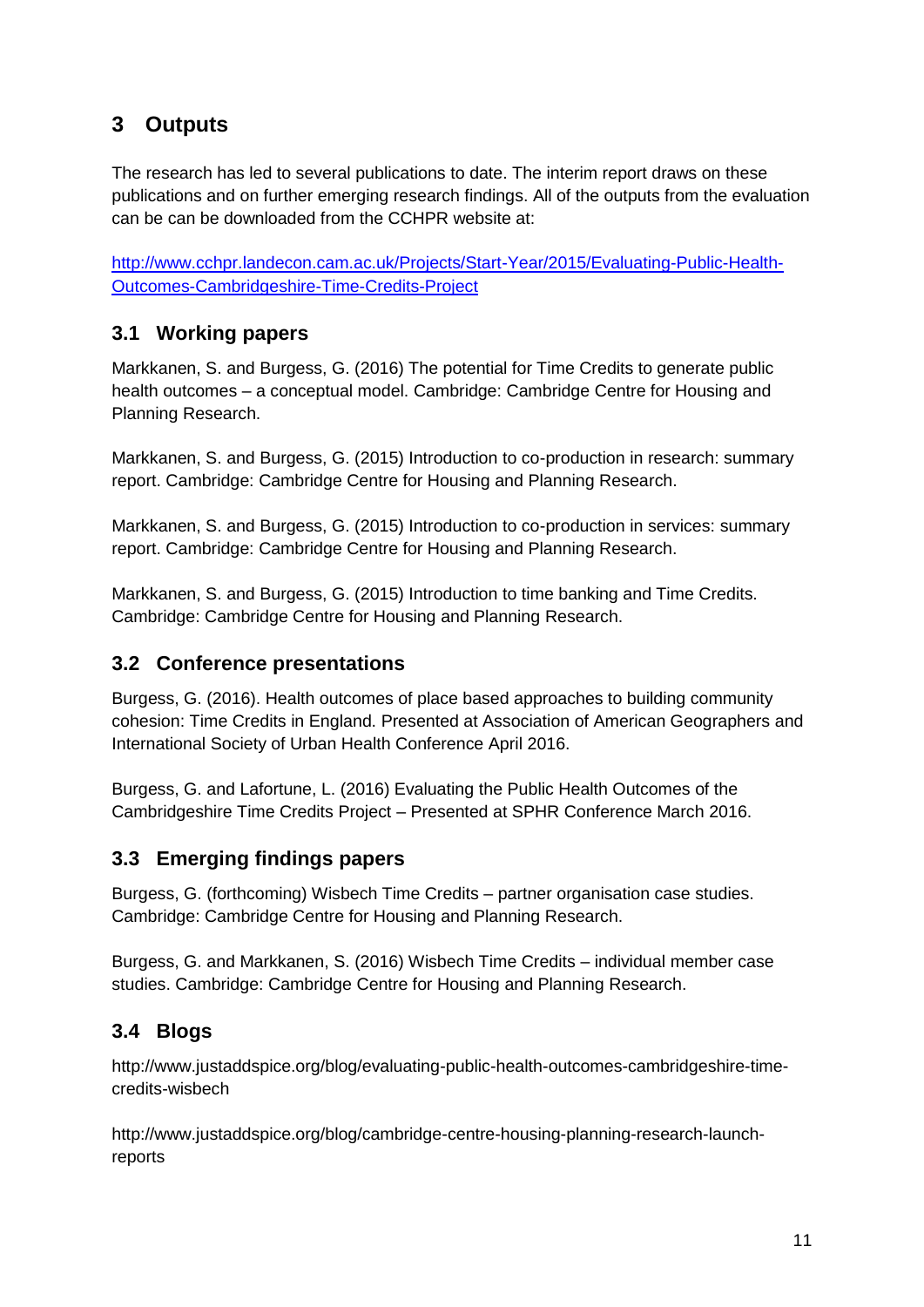# <span id="page-11-0"></span>**4 Emerging findings**

<u>.</u>

This section presents some emerging findings from the evaluation. The research is ongoing and these preliminary findings will be revisited as further data are collected.

## <span id="page-11-1"></span>**4.1 Conceptual development<sup>3</sup>**

The key objective of the fourth working paper was to outline how we expect the different activities associated with earning and spending Time Credits to generate public health outcomes and reduce health inequalities.

Figure 1 provides a visual illustration of the conceptual model for how Time Credits might generate positive health outcomes. As this figure shows, we assume positive health outcomes to emerge through a causal process, where a range of 'lower level' outcomes (or 'waypoints') associated with Time Credits earn and spend activity affect health and wellbeing, potentially across the life-course.



Figure 1: A conceptual model of how Time Credits may lead to positive health outcomes

<sup>3</sup> This section draws on the fourth working paper: Markkanen, S. and Burgess, G. (2016) The potential for Time Credits to generate public health outcomes – a conceptual model. Cambridge: Cambridge Centre for Housing and Planning Research.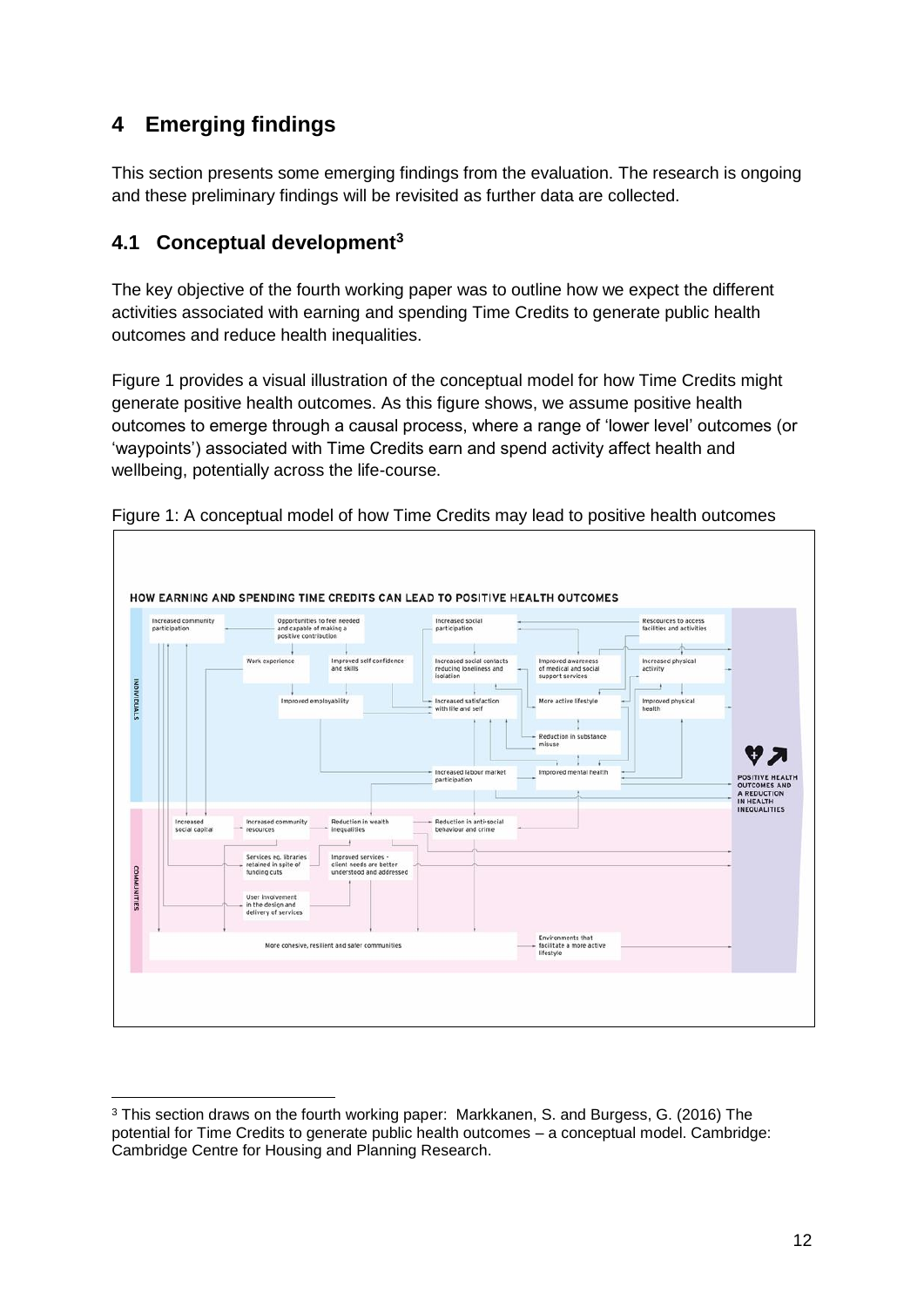The model shows that both earning and spending Time Credits can lead to positive health outcomes and a reduction in health inequalities. The outcomes may be direct or indirect and benefits may accrue to individuals, to the wider community, or to both individuals and communities.

The pathways to positive change can involve different stages. For example, earning Time Credits may increase social participation, which reduces loneliness, increases life satisfaction and therefore improves mental health. Increased social participation can also lead to a more active lifestyle, which increases physical activity and therefore improves physical health.

The relationship between activities related to Time Credits and health outcomes can be either direct or indirect. Some activities impact health very directly. For example, a volunteer may spend their Time Credits to go swimming or to the gym, in which case the health benefit is immediate and directly linked to the activity.

Activities with direct health benefits may also contribute to other positive health outcomes indirectly. For example, using Time Credits to access health and leisure facilities may offer opportunities to expand social networks and reduce loneliness, leading to better mental health.

Activities that are not linked explicitly to health can also have a positive impact. For example, volunteering in a meaningful activity which also provides work experience can lead to improved employability, greater life satisfaction and therefore an improvement in mental health.

Sometimes the pathways to health outcomes can be quite complex, and may involve more than one 'waypoint', for example, when the emotional and psychological rewards from helping others improve mental well-being, which then lead a reduction in depression and substance misuse.

The benefits arising from volunteering and social participation may also reinforce each other. For example, earning and spending Time Credits enables people to engage in a meaningful activity, to learn new skills and to meet new people. This can increase activity levels, strengthen one's social networks and boost self-confidence. Over time, each of these changes can have a positive impact on both mental and physical health.

In some instances, the positive health outcomes relate exclusively to the individual who earns or spends the Time Credits, for example, spending Time Credits to go the gym or the cinema. In other instances, the benefits may be more widespread, supporting positive outcomes across a group or community and can extend to those who are not actively involved in the Time Credit networks. This may be the case, for example, when Time Credit earning activities make additional or extended services available to community members more broadly.

This is a conceptual model of how Time Credits may potentially generate, or contribute to, positive health outcomes. The empirical evidence to support this model is still being collected and the model will be developed in line with findings. One refinement made is the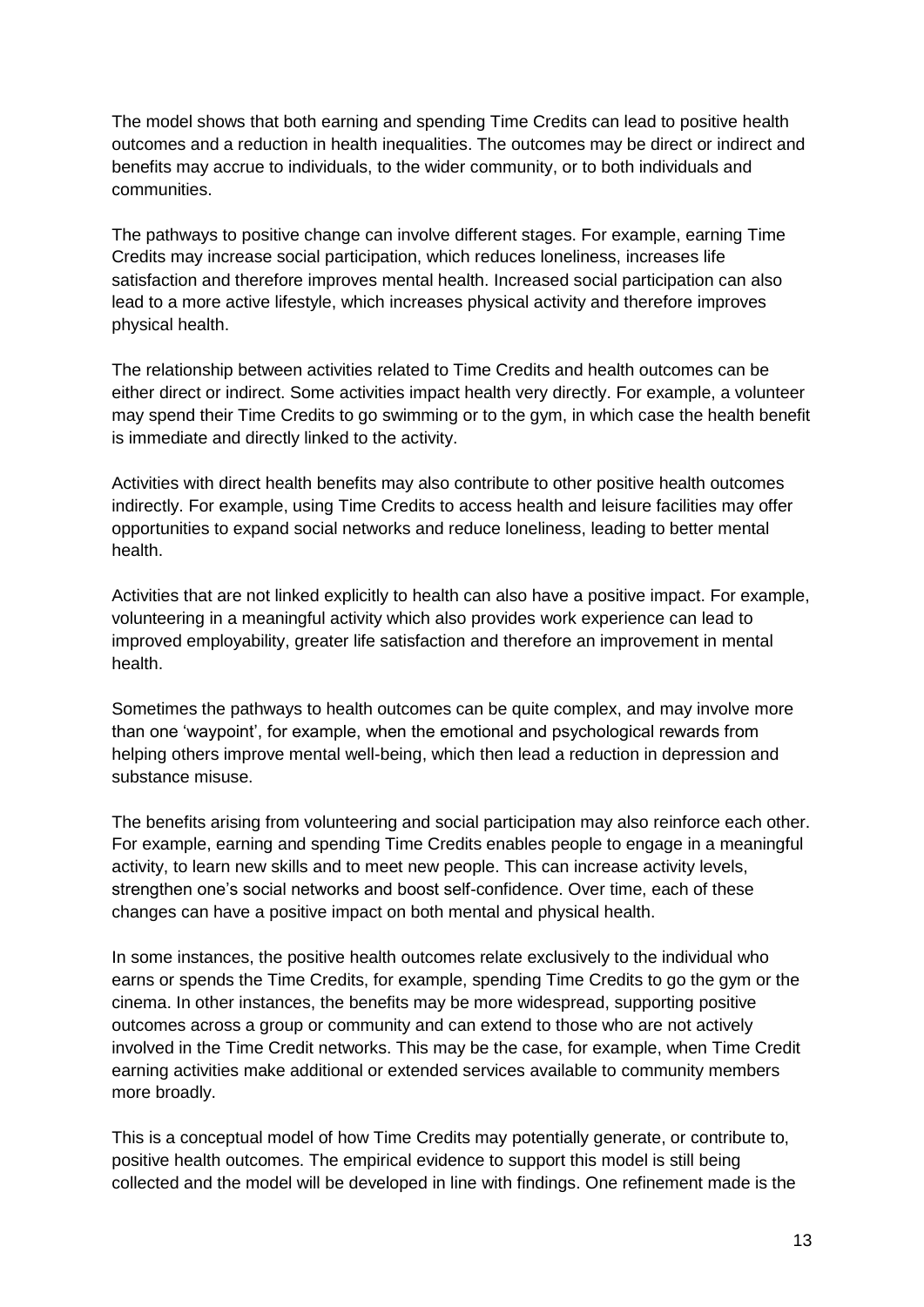removal of the pathway arrows, see Figure 2. This makes the diagram easier to read but also reflects our initial findings that the pathways are complex, multi-directional and that it is possible that all of the 'waypoints' are interrelated.

| <b>Increased community</b><br>participation | Opportunities to feel needed<br>and capable of making a<br>positive contribution | <b>Increased social</b><br>participation                        | <b>Rescources to access</b><br>facilities and activities          |                                                              |
|---------------------------------------------|----------------------------------------------------------------------------------|-----------------------------------------------------------------|-------------------------------------------------------------------|--------------------------------------------------------------|
| Work experience                             | Improved self confidence<br>and skills                                           | More active lifestyle                                           | Increased physical activity                                       |                                                              |
| Improved employability                      | Increased satisfaction<br>with life and self                                     | Improved awareness<br>of medical and social<br>support services | Improved physical health                                          |                                                              |
| Increased labour market<br>participation    | Increased social contacts<br>reducing loneliness and<br>isolation                | Reduction in substance<br>misuse                                | Improved mental health                                            |                                                              |
|                                             |                                                                                  |                                                                 |                                                                   | <b>POSITIVE HEALTH</b><br><b>OUTCOMES AND</b><br>A REDUCTION |
| Increased social capital                    | User involvement in the<br>design and delivery of<br>services                    | Services eg. libraries<br>retained in spite of<br>funding cuts  | Reduction in wealth<br>inequalities                               | IN HEALTH<br><b>INEQUALITIES</b>                             |
| Increased community<br>resources            | Improved services -<br>client needs are better<br>understood and addressed       | Reduction in anti-social<br>behaviour and crime                 | <b>Environments that</b><br>facilitate a more active<br>lifestyle |                                                              |
|                                             |                                                                                  | More cohesive, resilient and safer communities                  |                                                                   |                                                              |

Figure 2: A simplified conceptual model of how Time Credits may lead to positive health outcomes

## <span id="page-13-0"></span>**4.2 Stakeholders<sup>4</sup>**

<u>.</u>

The Cambridgeshire Time Credits programme is jointly funded by Cambridgeshire County Council and Cambridge Housing Society (CHS). It was set up in collaboration with Spice in July 2014, following a successful completion of a nine-month pilot in Wisbech. The idea to support the development of multiple Time Credits networks across the county emerged as a response to the budget cuts that forced the County Council to identify new tangible ways to engage local communities, to build up community resilience, and to reduce and prevent the escalation of need. The County Council was particularly keen on models that could be built up and, after being supported during the initial set-up period, be able to run with less ongoing financial support from the Council.

In the summer 2013, time banks were already in operation in Cambridge and other parts of the county, but the County Council was concerned that the time banking model may not take off in the more deprived areas where activities to engage the community were needed. The

<sup>4</sup>This section draws on the first working paper: Markkanen, S. and Burgess, G. (2015) Introduction to time banking and Time Credits. Cambridge: Cambridge Centre for Housing and Planning Research.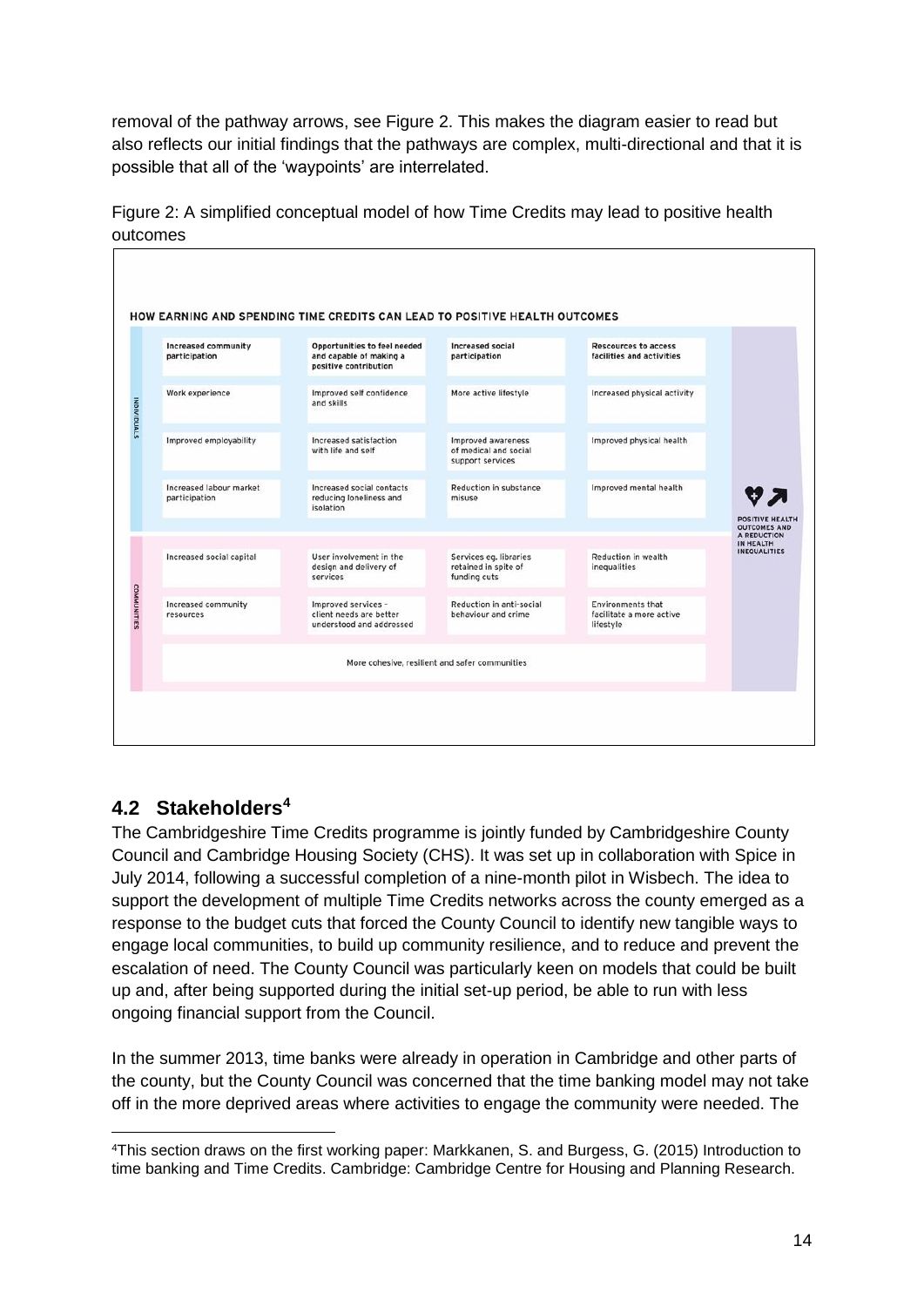purpose of the Time Credits programme was to help bring the time banking model to new areas in a way that would enable organisations alongside individuals to act as the driving force to generate momentum for the movement, and that would enable larger numbers of people to get involved. A Spice Time Credits network was already running in neighbouring West Norfolk, with several corporate spend partners in Cambridgeshire. Wisbech's location bordering West Norfolk, together with its size and socioeconomic profile characterised by high levels of need and deprivation, were among the key factors leading to Wisbech being selected for the Time Credits pilot in 2013/2014.

The Wisbech pilot was set up with little financial input and a view of wanting to find out if the Time Credit approach would work in an area like Wisbech, and what outcomes could potentially be achieved. Three local organisations were invited to join at the pilot stage as earn partners, and a few local services signed up as spend partners. Further spend opportunities were available via the West Norfolk Spice Time Credits scheme. All earn partners were also encouraged to develop 'community spend' opportunities for their volunteers, potentially in collaboration with each other. The benchmark targets for the pilot were basic, including the numbers of people engaged, and the number of Time Credits earned and spent. Apart from these, the success of the project was largely measured in terms of the individual experience, i.e. what motivated the earn partners and individual members to get engaged, and what they got out of it.

Positive feedback from the pilot partners encouraged the Community Engagement team to seek further funding to commission Spice to expand the Time Credits programme to include other parts of Cambridgeshire, with an ultimate objective of developing a county-wide network of local Time Credit projects. The model's focus on developing stronger and more resilient communities resonated well with the Building Community Capacity project set up in 2009 to support the transformation of adult social care services in the UK, and attracted the attention of the Children, Families and Adults Directorate (CFA) at the County Council. Its focus on co-production and active community involvement also fitted well with the CFA's new 'Transforming Lives' model, designed to help people and communities to help themselves, to reduce the need for more intense, longer-term support and high-level service dependence among those who could potentially be supported to remain more independent. In 2014, the Cambridgeshire Time Credit programme was allocated a total budget of £251,000 over three years, of which £10,000 per annum comes from CHS and the rest from CFA.

In order to maximise the benefits from the funding, a degree of clarity regarding the target populations was required to develop meaningful benchmarks against which the performance of the scheme would be measured. In collaboration with contributors from the Community Engagement team, Public Health, CFA, CHS and Spice, the following priority areas were agreed upon:

- 1. Strengthening families
- 2. Skills and employment
- 3. Older people

The decision-making process was guided by financial considerations and the working group members' existing knowledge of the potential benefits of volunteering and community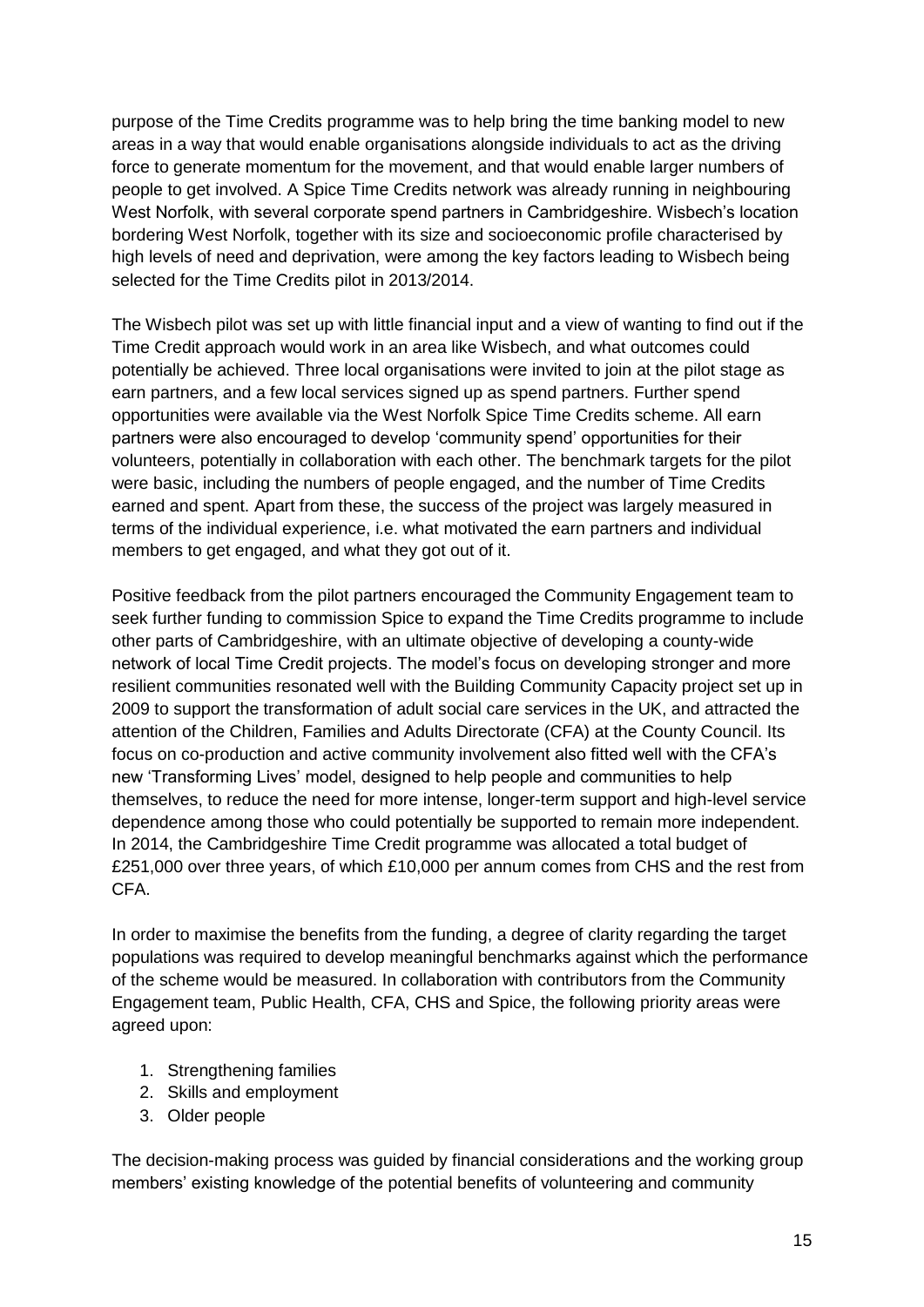involvement for different population sub-groups. The decision to focus on the high-need groups was born out of the necessity to devise new ways of delivering adult social care to meet the new 2015 Care Act obligations whilst reducing spending as a result of severe budget cuts. However, consideration was also given to who would potentially benefit the most from participation in the Time Credits initiative. The processes through which stakeholders believe Time Credits could help to achieve positive outcomes for each target group are described below:

*Strengthening families* - This objective, the working group believed, could be met through both earn and spend activities. One of the local earn partners was keen to engage parents by encouraging them to volunteer at their children's school and, by volunteering at the school, become more comfortable around the school environment and in helping their children with their studies. Having earned the Time Credits, families could then spend them together to try new things and to undertake activities they may not otherwise be able to afford. During the pilot, it became evident that many of the active participants were from the lower end of the income scale, making the latter consideration particularly relevant.

*Skills and employment* - This objective was inspired by the poor employment figures in parts of Cambridgeshire and existing evidence of time banks' ability to successfully engage unemployed and economically inactive people. Preliminary findings from the Wisbech pilot project suggested that Time Credits incentivised people to engage with activities that enabled them to acquire new skills and work experience, which then helped them to improve their CVs and employability. People's volunteering pathways also seemed to develop over time, and many who started volunteering in jobs that require very basic skills eventually 'moved on' to more demanding tasks as their confidence increased. In addition to the benefits acquired from the earning activities, Time Credits could be spent to access additional training. The potential of Time Credits to help individuals and communities to enhance their social capital was regarded as a worthwhile goal for social as well as economic reasons, and an important step towards developing stronger, more resilient communities.

*Older people -* Organisations supporting older people or providing volunteering opportunities specifically for older people were not part of the Wisbech pilot project. However, Time Credits were thought to be a potentially useful tool for enabling and encouraging older people to support their communities, to facilitate greater levels of social activity among older individuals, and to keep newly retired people active for longer. Spice were able to draw on their experience of engaging older people through targeted prevention programmes in other national Spice projects. Focus on reducing loneliness, social isolation and low activity levels was motivated by health and wellbeing concerns as well as the financial implications of health and social care needs. In particular, the funders were keen for Time Credits to be used to generate intergenerational activity to help build more integrated and cohesive communities.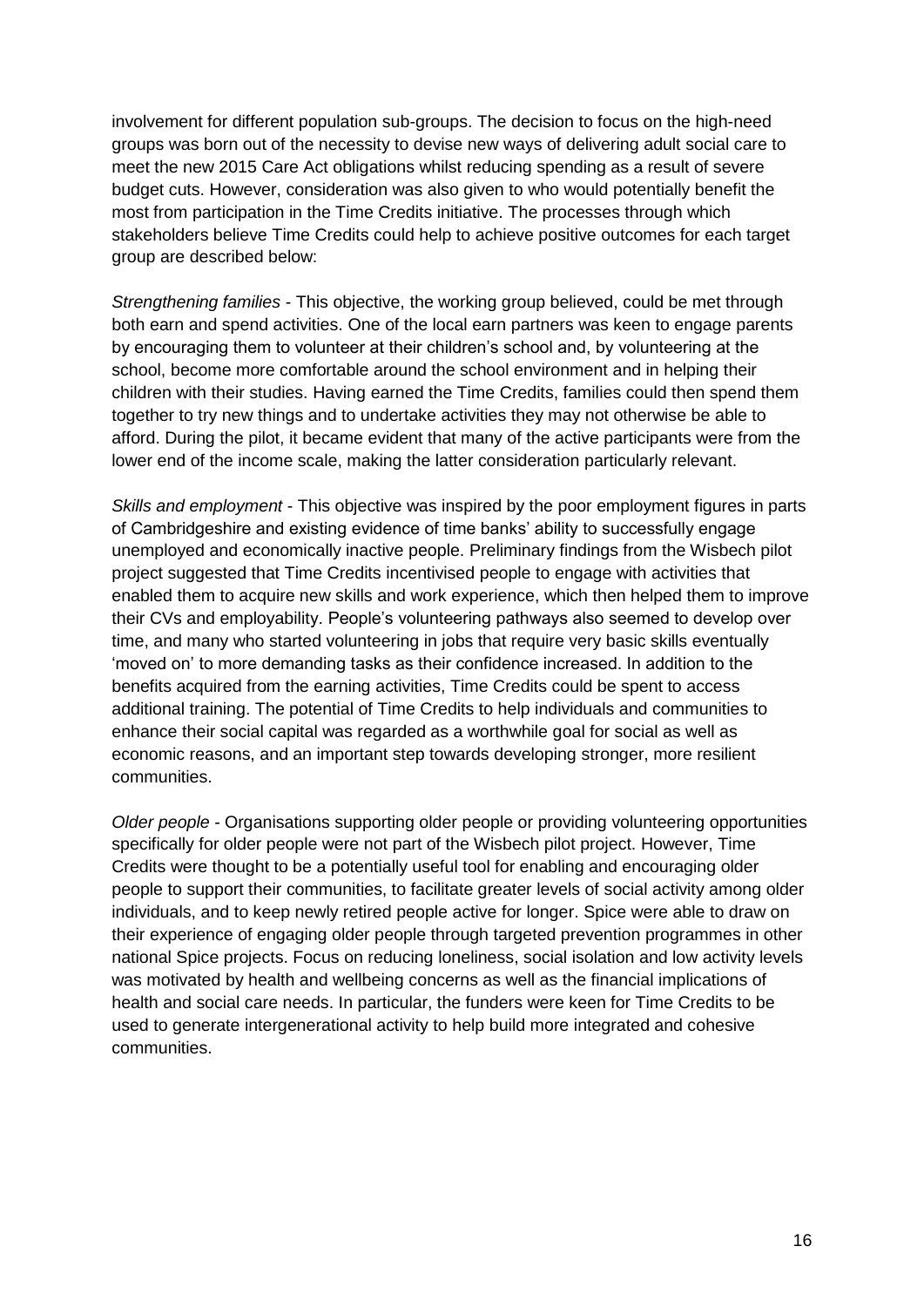## <span id="page-16-0"></span>**4.3 Partner organisations**

This section draws on interviews with members of local earn organisations that are part of the Wisbech Time Credits network to reflect on emerging findings about the impact of offering Time Credits.

### **4.3.1 Unexpected benefits**

The initial aims of the organisation when deciding to offer Time Credits may not be the only benefits they see as volunteering develops. There have been wider, unexpected benefits. For example, they may have decided to offer Time Credits in order to engage with the community, but have gone on to see the greatest benefit of offering Time Credits being the route it offers some local people into paid employment.

"But what I am most proud of is getting people into jobs. These people would not apply for jobs and now they have paid jobs."

#### **4.3.2 Increasing capacity**

The research suggests that being able to offer Time Credits has enabled organisations to increase the number of volunteers.

As the organisations have increased the number of volunteers, it has also increased the organisation's capacity and in some cases the services they can make available.

"Some do reading with children which is invaluable. It is one of the most important things. Parents don't read with their children. TAs are too busy these days and the teachers have no time to sit and read."

"He has been a god send when we have been short staffed and he is so keen….It has helped us as an organisation when we have been short staffed. The volunteers have helped with a staffing need. The regular customers are used to the volunteers. It helps to build a whole picture of who we help and why. The customers are all for it."

This increase in capacity and what organisations are able to offer has a positive knock on effect on the wider community. For example, with more volunteers at a school who are able to offer one-to-one reading sessions, children from the local community benefit.

"For the children they just don't read at home and it has furthered their experience of reading. But also about life, for example, many of the EAL (English as an Additional Language) children don't know what things like a BBQ are and it opens up their life experiences."

#### **4.3.3 Bringing diverse communities together**

For some organisations, engaging with different people from the local community has led to new ways of perceiving people and has challenged stereotypes.

"It has also changed staff attitudes. Some staff thought that 'these people' volunteering would be a hindrance not a help. Then they realised that they have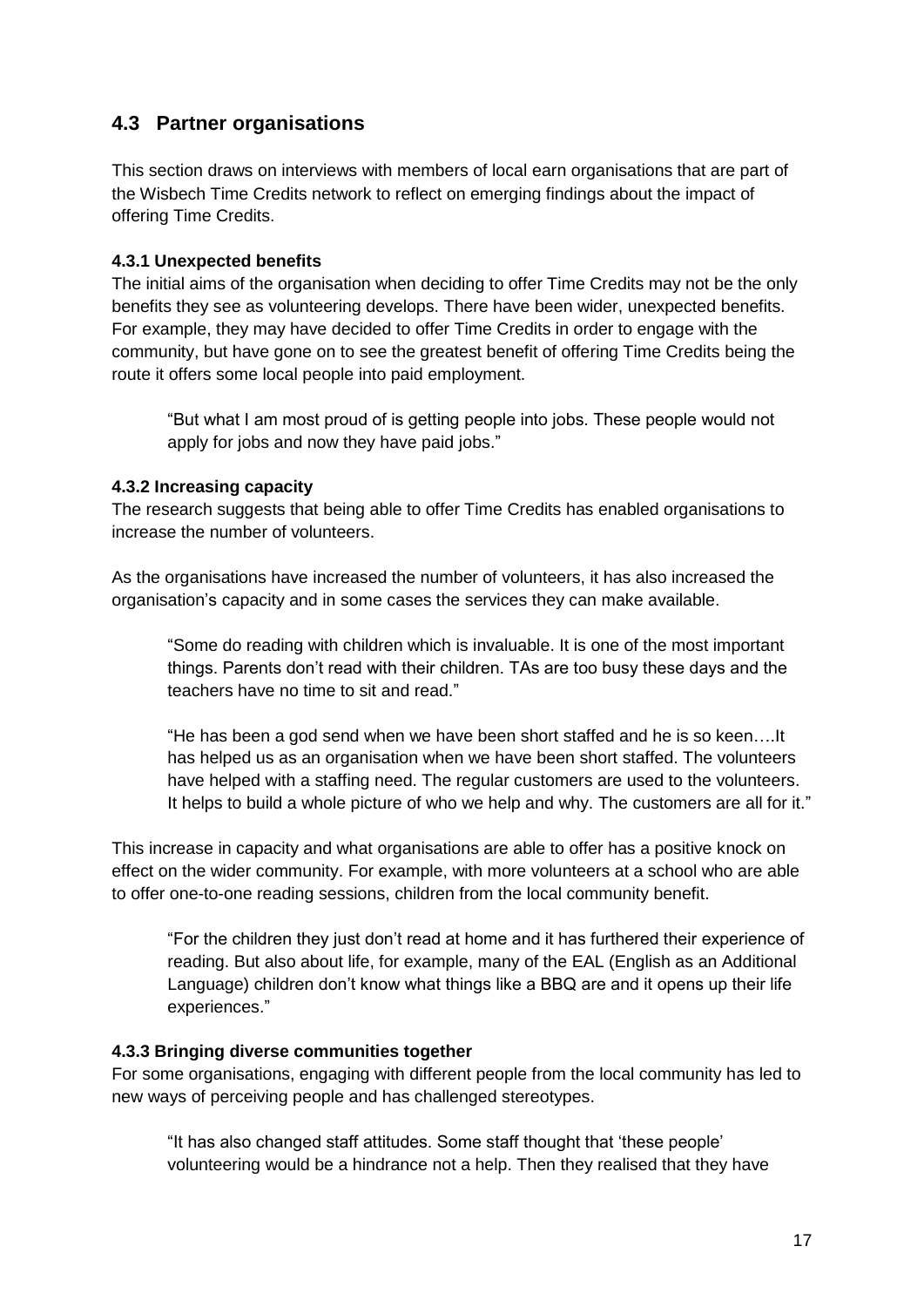skills. The staff started to see them in a different way. It has opened up views of some families. In terms of life experiences it has been a big thing. It has been a success in engaging diverse groups. Now we get the EAL (English as an Additional Language) families. They did not think they would be welcome but now they feel they can participate. Understandings have changed."

It has been effective in bringing diverse people and communities together, breaking down barriers, and allowing people whose lives are quite different to share knowledge and skills, creating more cohesive communities.

#### **4.3.4 Skills awareness**

There has been an increase in the awareness of the skills that people possess.

"There is a volunteer at the moment and she's the next one I've got my eye on for getting into a job. You have to identify their skills and steer them. It is all informal. There is no filling in forms. You have to build up relationships and get to know them. Trust is so important in this area. People have to trust you."

This has both been a realisation on the part of staff within organisations, that local people have skills to offer, and also on the part of the volunteers themselves who only became aware of their own skills and potential through volunteering and the encouragement of the organisation.

"Getting Time Credits as a reward can help people to broaden their horizons and discover things they might enjoy doing or are good at. Getting a reward makes them more likely to try something they are not sure about without risking losing anything…. This may also help them broaden their horizons in terms of the kinds of jobs they might look for and hence improve their employment prospects".

"I consider what skills people can offer to us or what we can offer to them – it's important to look at things from the both sides".

### **4.3.5 Routes into employment**

Volunteering has led to the identifying, developing and strengthening of skills. This has a positive impact on volunteers, boosting their confidence and helping to improve their employability.

"Volunteering keeps her skills. [Time Credits volunteer] has applied for jobs and is actively looking for a job. It increases their prospects, especially if it is a job in an area where they volunteer. The process shows they want to go to work, shows willing, that they can keep to a routine. Employers take them more seriously."

This provides new opportunities on both sides, volunteers gain skills and improved employability, but organisations can also identify suitable employees.

"[Time Credits volunteer] now also has a job here. I really had to persuade her to apply as she was worried her English wasn't good enough. People often have skills they didn't know they could use. It makes them feel valued as a person".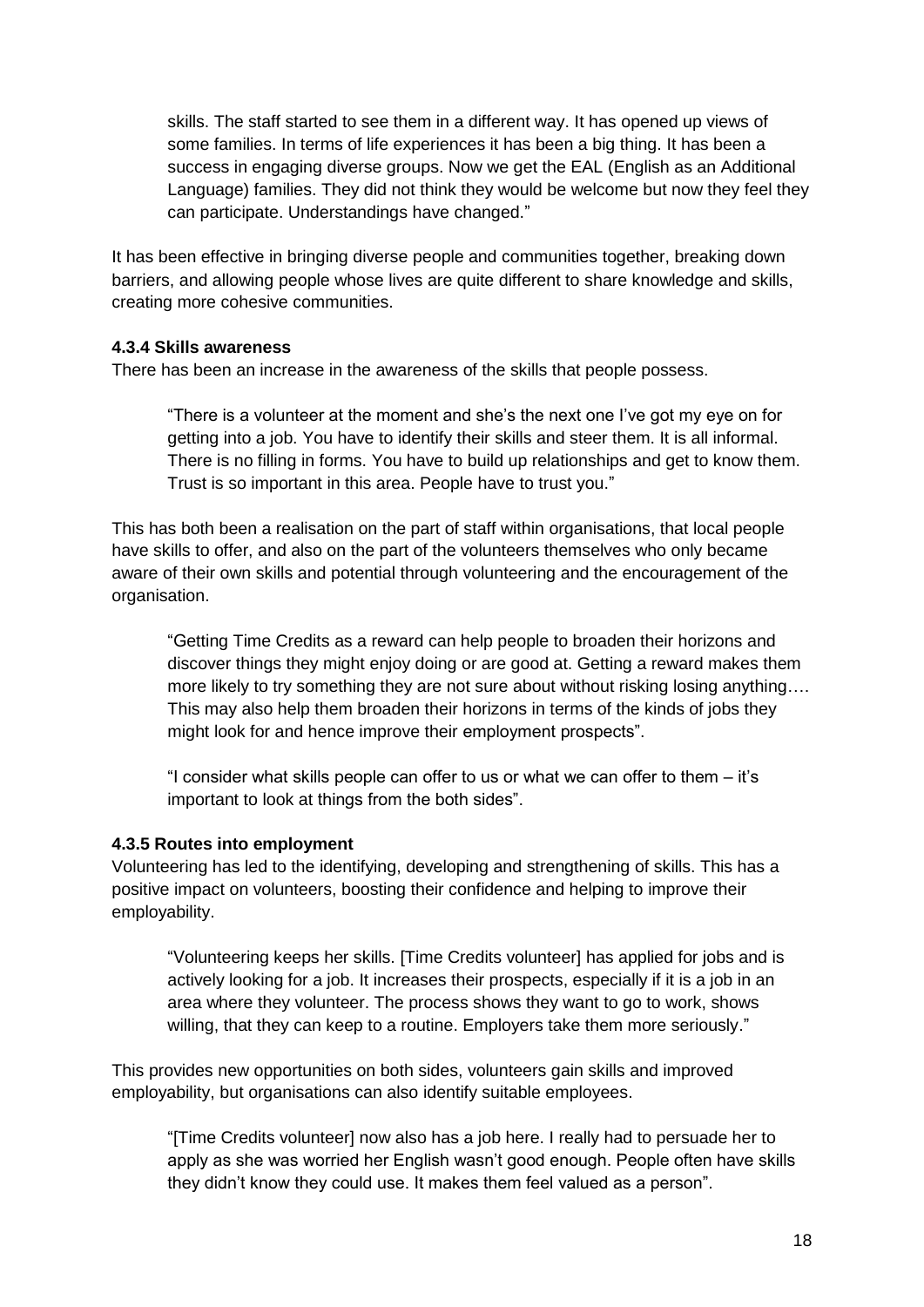#### **4.3.6 Co-production and reciprocity**

Using Time Credits has led to new ways of working for organisations. Whilst no organisations used or necessarily understood the actual term 'co-production', for some organisations the research suggests that new co-productive relationships are developing and becoming embedded within organisations.

Being able to offer Time Credits where an organisation already had active volunteers has enabled the development of a more reciprocal relationship and organisations are pleased to be able to "give something back" to volunteers.

"It makes the volunteers feel rewarded. They already know we appreciate them but it is nice to be able to give them something. It makes them feel valued and it is good to feel we are giving them something."

"When people have nothing it's nice to be able to offer them something in return for their efforts."

The organisations have quite different client groups and the purpose of working with volunteers varies. Equally what volunteers gain from participation is different depending on their individual circumstances. Some volunteers in the Wisbech network have actively shaped the growth of the network. Examples include designing community spend initiatives and engagement in asset mapping activities together with partner organisations.

#### **4.3.7 Pride and satisfaction**

Organisations are pleased to be able to offer these opportunities.

"Some people wouldn't have been given a chance somewhere else. It puts barriers up. They have nothing to worry about here. It gives people the chance they need. That's what people appreciate."

Those managing Time Credits feel a sense of pride in what has been achieved.

"When I walk past and see they are enjoying it; it is worth it. I feel like I have mothered them all, they are like my children. They need nurturing too."

Offering Time Credits creates a sense of reciprocity and equality.

"It feels more rewarding. Instead of someone volunteering and just saying thank you, you can give them something in return. I try to get them talking about spending and they enjoy it…. They know they will get something at the end and feel more appreciated as they get something back for it."

### **4.3.8 Challenges in developing internal spend opportunities**

One of the key challenges identified by organisations in working with Time Credits has been developing spend opportunities that are internal or community based. Most are reliant on volunteers spending their Time Credits on external activities, most frequently, the cinema, swimming and the gym. Organisations face a number of constraints in developing their own spend options. One is staff time and resources available. Some staff are already over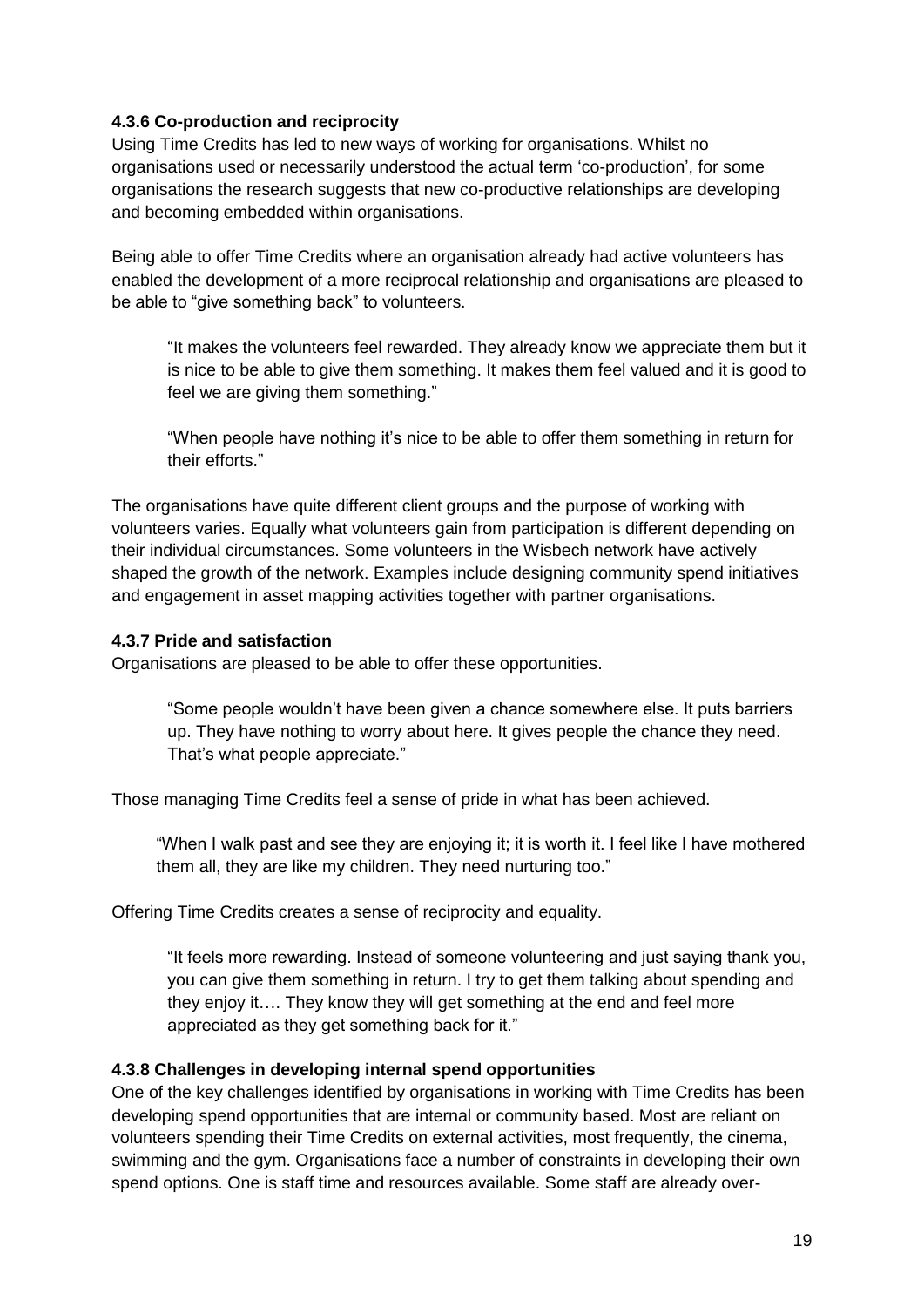stretched and trying to offer spend opportunities outside of their working hours, or the opening hours of their organisation, is too difficult.

A further challenge is the recognition that volunteers place a clear value on the time they have spent volunteering and want to see this value reflected in the spend activities. Volunteers do not necessarily want to spend their Time Credits on low cost activities, such as after school clubs that cost £1 or discos and events with a £2 entry fee, when they can spend them on higher cost activities such as the cinema which might otherwise be prohibitively expensive.

"We can't charge two Time Credits and only £2 as that is two hours of time for people who have earnt them."

Some organisations have offered spend opportunities, which take time and resources to organise, and had no volunteers want to participate. In some cases, this has been because volunteers felt they could get 'better value' on other spend opportunities.

"They are always thinking about getting their value. Value is a big thing. And being able to go together. People understand value. They don't want to spend their Credits if it is not good value. Some will say "it is below minimum wage if I work for an hour and spend it on that". When we did bingo, no one took it up because it was only £2. After school clubs are only £1. When [two Time Credits volunteers] took their kids to the cinema they walked a mile and a half to the cinema and made it into a whole day out, they went to McDonalds afterwards. It was the only thing their children did in the holidays."

Sometimes there has been no take up because people are nervous about doing things that feel out of their usual comfort zone and immediate circle of acquaintances.

"We tried day trips to the sea and joined with [Time Credits organisation] but no one came as they did not want to go on the bus with other people they did not know".

Organisations also said that people prefer to spend Time Credits on something they can do as a family, often also with other families, and will not spend on more individualised activities.

One challenge for organisations has been negotiating how to offer Time Credits when they also use volunteers for fundraising activities. Some organisations have taken the view that their staff have always volunteered for certain fundraising activities, that too many Credits would be accrued, and that it is not appropriate when relatively large amounts of money are being raised. This has created some tension within organisations.

"We won't pay Time Credits for an event earning over £500. And if the staff are happy doing things anyway, like the disco, they don't need to earn Time Credits. It was very difficult. Some people did not speak to me for a while."

Other organisations have also not offered certain activities as spend opportunities as they charge for these as part of the organisation's fundraising and need the income.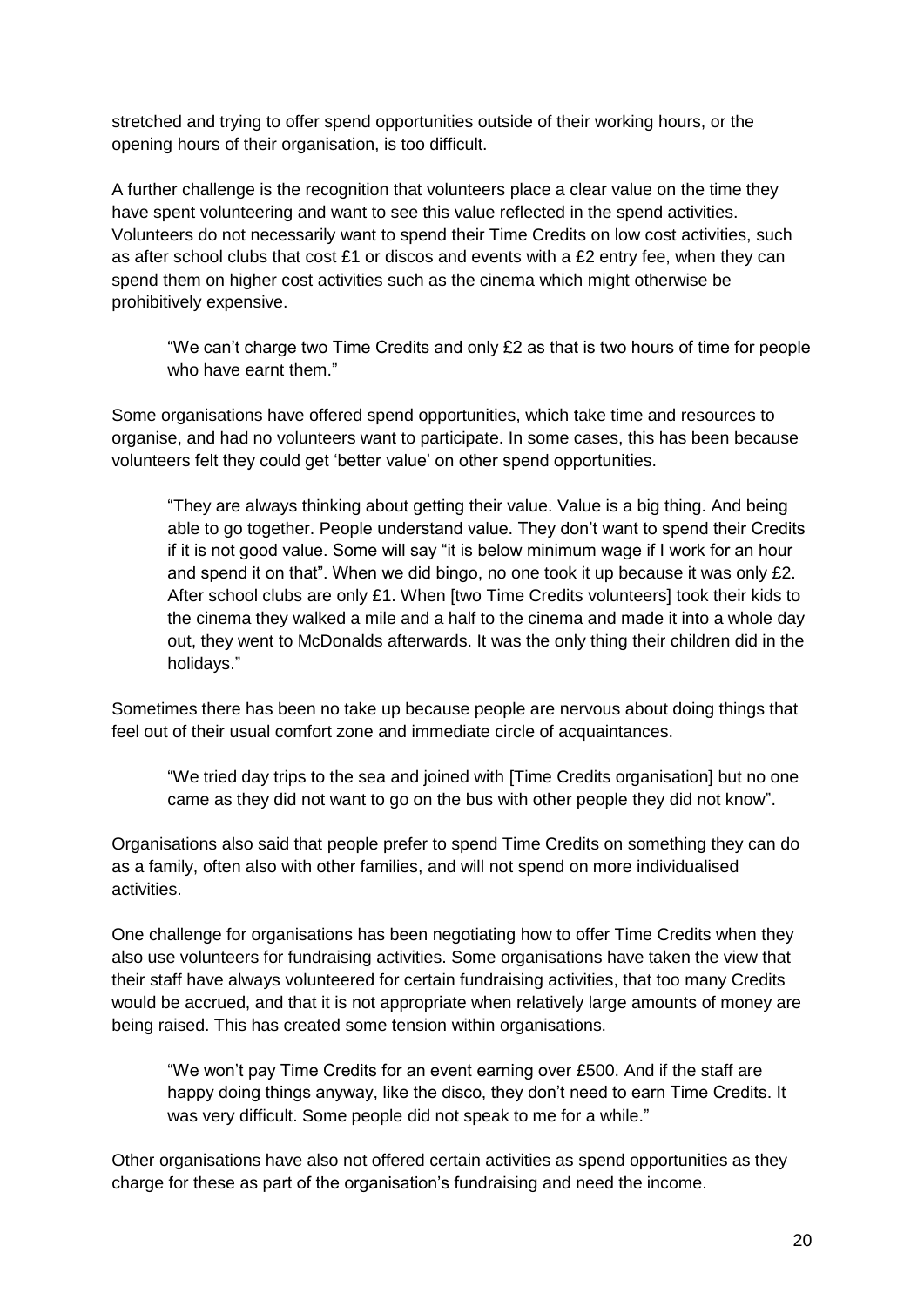"Spending opportunities are hard and budgets are so tight. We would like to say use the Time Credits for the school disco but it is money making for fundraising so it would take funds away from the school. We have a summer fair but it is for fundraising. We don't rent out rooms much but we need what we get and can't rent them out for free".

Some felt that they could not charge Time Credits for certain activities as they would have to charge actual cash to other organisation members and thought this would create tension and was against their ethos.

"We could offer something here but if we charge Time Credits we would have to charge money to other people and they would complain. They already pay rent so people would see it as a problem if we charged them for things here."

Organisations are aware of the rationale to develop internal and community spend opportunities, and of the expectation to deliver a community spend offer with the support of the Time Credits Project Manager, but felt they were doing what they could within the constraints they face.

"We can't come up with it given the circumstances. I am only paid 9 to 3 in term time and I have my own pressures outside of work and my own family. But if I thought it would work I would give up the time. We offered it and no one took it up. No one took up the after school clubs. They don't think it is good value."

"Every organisation has a different ethos. You have to make it work for you and it has to be managed by you. It is a fine line. You couldn't tell another organisation how to make it work for you."

Community spend is a vital part of the Time Credits model, and is a way to measure how well it is working as a tool for co-production and community and user-led transformation. In Wisbech, community spend aims to provide local and accessible activities so people don't have to travel to find ways to spend their Time Credits. Spice support partner organisations to innovate their community spend offer within their existing resource, making best use of the assets in the local community.

#### **4.3.9 Lack of local spend opportunities**

Organisations felt that there was a lack of local spend opportunities in the area, partly because Wisbech is relatively isolated and because many volunteers cannot afford transport.

"Spend is limited because of our geographical area."

"But it is hard to spend them here as none of the volunteers can afford transport. It would be ideal if they could spend them on transport, like get on the bus. But you can't spend them on things like that. So spend is difficult. That's the trouble, there are lots of rules…. So there are only two main options to spend them on. There is not much else in Wisbech. And none have transport. There just isn't much local spend."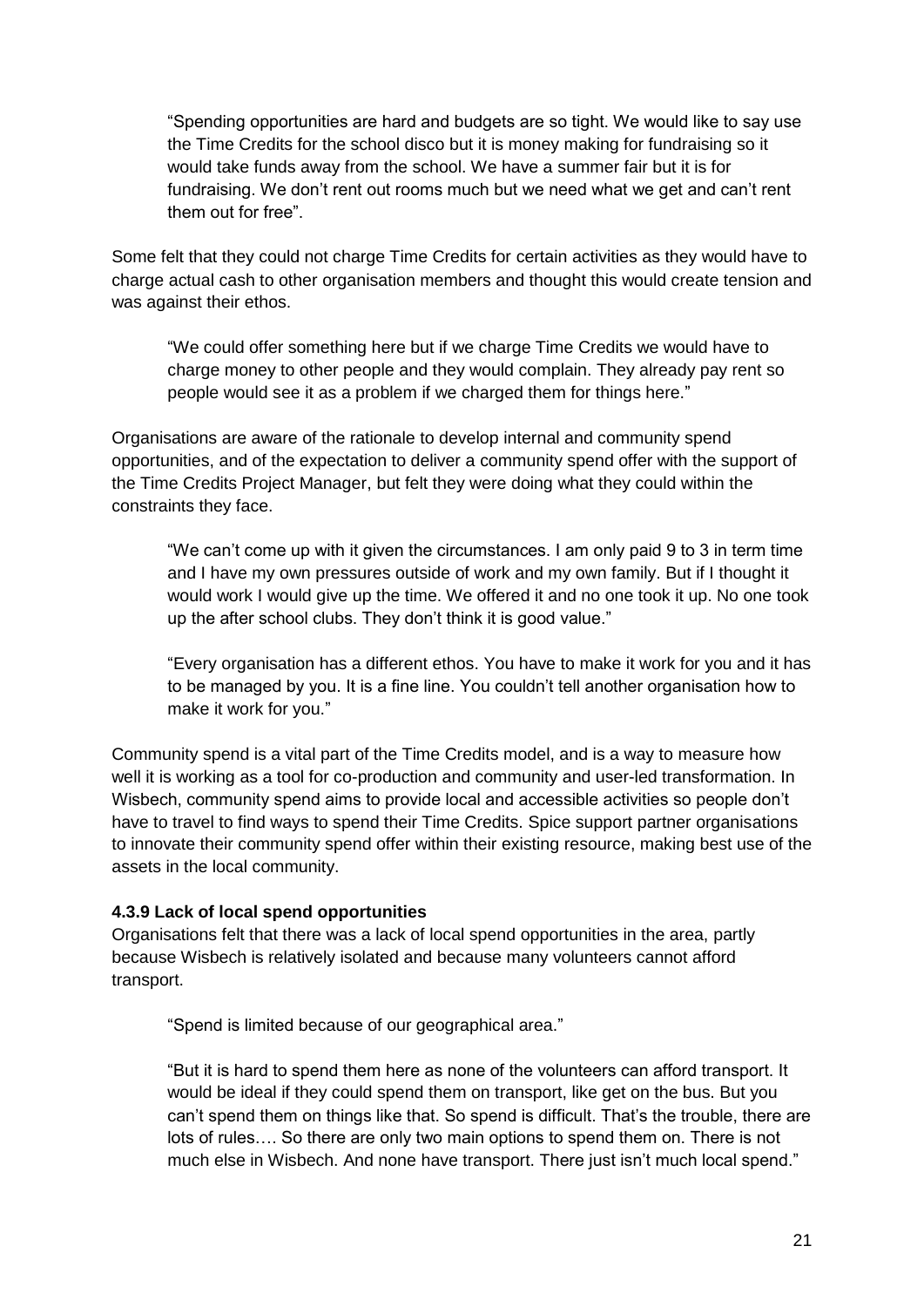Spice are constantly working to grow and diversify the corporate spend offer within local and national networks. Network days and targeted training aim to facilitate member organisations to access the wider spend network through spend trips in order to encourage spend outside the Wisbech area and negate the challenge of poor rural transport infrastructure.

#### **4.3.10 Pressures on staff**

Generally, managing Time Credits within an organisation does take up staff time, most said that it took up more time than they had expected, but that it was not unmanageable.

"I am so short of time. It is overwhelming sometimes. Things like the data input spreadsheet could easily slip so as soon as I get half an hour I start."

"What is challenging is me having the time. It takes up a lot of time, more than I thought it would."

Monitoring and data input is time consuming but people manage, although they stressed that they could not cope with any more than the existing monitoring.

"The admin part is ok if you keep on top of it. It is more time consuming than I expected but it is manageable. I wouldn't want it to be any more."

Some organisations have found that offering Time Credits can incur organisational costs, for example, when paid staff have to oversee earning opportunities and so other paid staff are needed to cover their normal duties. However, it is worth recognising that these additional costs are offset by a reduction in the cost of garden maintenance, for example.

"One of the difficulties with Time Credits is that although they can be earned through activities such as tending to the garden, it often requires a paid staff member to also be there, overseeing the earning activity. As a result, enabling the residents to earn Time Credits comes at a cost as more paid staff are required to cover the time other paid members of staff are spending supervising the Time Credit earners."

Spice encourages organisations to build on the skills of their volunteers to support the administration and delivery of Time Credit initiatives. This upskilling also supports a key priority of Cambridgeshire Time Credits. Basic monitoring data is essential to monitor the growth and progress of the Time Credits network, and to ensure Spice are engaging a wide range of people in Wisbech.

### **4.3.11 The network**

Wisbech has a fairly well developed partner network and they come together quarterly at the network meeting. Those who attend find the meetings useful in part, mainly because they like to hear what others are doing and check that they are doing ok. However, communication between partners is limited to the meetings and the same people tend to go to the meetings every time. Some staff said that they do not have time to attend.

"The network meetings could be improved. It is always the same people. Sometimes I feel picked on and come away feeling why did I go? Spice wanted us to organise the meetings and take notes but we don't have time. The meetings are helpful for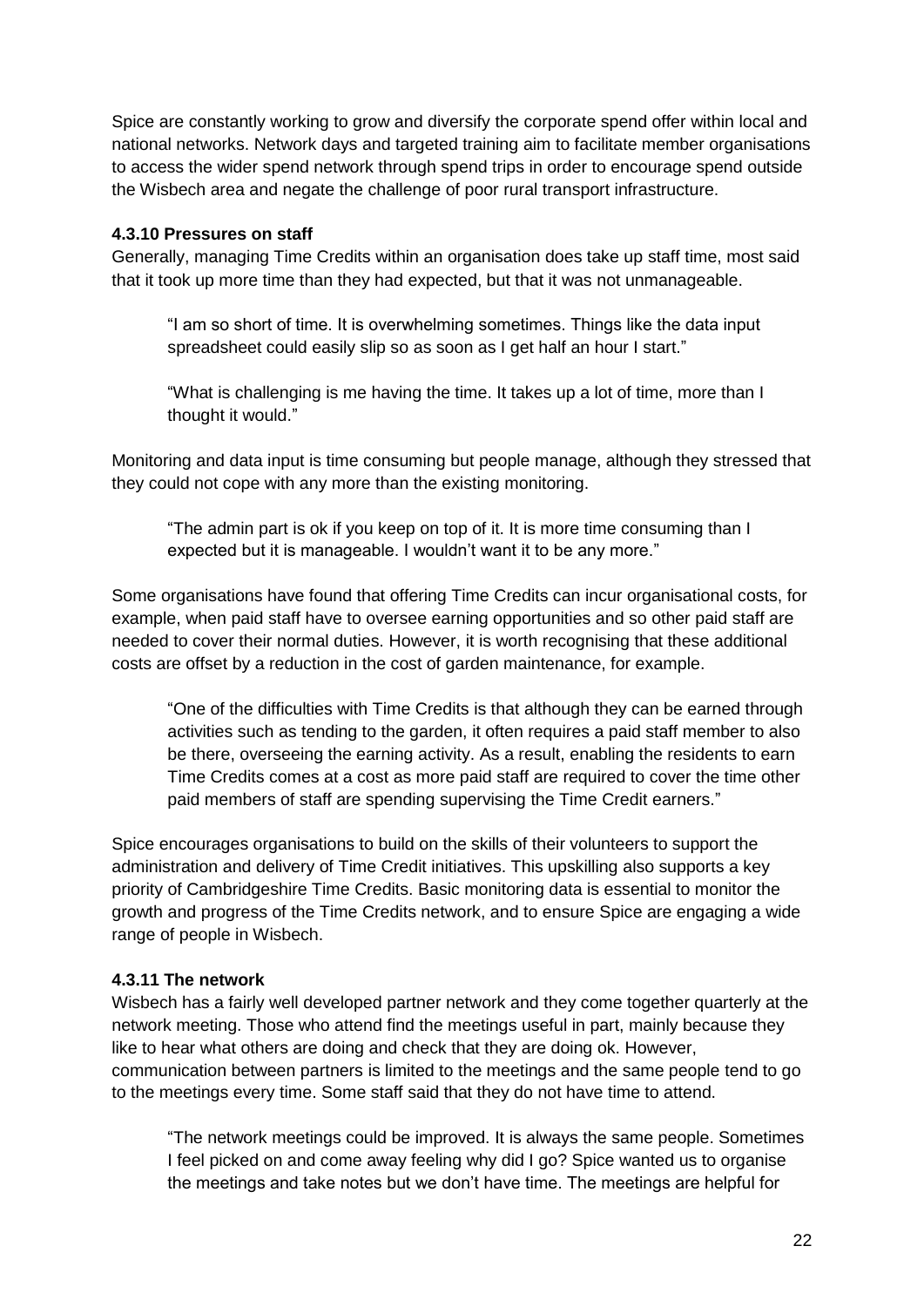checking that what you are doing is ok. I enjoy hearing about the others. It gives you ideas. It is not a waste of time. I understand why we are being asked on things like spend. The meeting is a whole afternoon. I get all the [organisation service users] asking where I have been."

"We don't have much contact with the other Wisbech partners except at the network meetings. They are sometimes useful but it is often the same issues mentioned and the same people who go."

Organisations are encouraged to identify how network meetings will best serve the development of their Time Credits initiative, to take a lead in shaping future meetings and to suggest and deliver content.

### **4.3.12 Challenges in offering Time Credits**

There have been internal problems at some organisations unrelated to Time Credits that have made maintaining a volunteering system difficult. There are also a small number of organisations that are keen to join the Time Credits network but have struggled to find the best way to offer Time Credits. This is the case for a couple of organisations that already have volunteer schemes in place, and so have been trying to think of a slightly different way for people to volunteer and earn Time Credits. There can also be an issue of equity, where it is deemed inequitable to offer Time Credits to the volunteers in one local organisation when there is another branch of the organisation whose volunteers would not be able to earn Time Credits because they are out of the project catchment area.

#### **4.3.13 Positive impacts on volunteers**

Organisations highlighted a range of positive impacts on volunteers. They reported seeing an increase in the confidence of volunteers, a new sense of achievement, and a growth in their personal self-belief. Volunteering enables people to develop skills, but it has also given them a routine and improved their employability.

For some people, volunteering is a way to learn the culture of working, which they are not used to, and helps them to get ready for paid employment.

"They have to learn about work patterns, that you have to start on time, not take cigarette breaks whenever you like. They found this very difficult. Even what to wear is hard to learn. These are skills we take for granted. They would turn up for gardening in a boob tube with love bites. I have to coach them discretely. I want it to be positive. It is a challenge for me to have to talk to people about these things."

Organisations said that some volunteers treat it as a job.

"[Time Credits volunteers] treat it more like a job. It is what works for them. Sometimes [Time Credits volunteer] comes in and says that someone stopped to chat to her on the way and she tells them "I've got to go to work". She comes in from across town now. It is like a work routine. She sets an alarm and gets up, gets a shower and dressed and comes to work. She does Tuesday to Thursday 10.30 to 3.30. Sometimes she comes in on her day off and will ask if we need a hand. She enjoys it."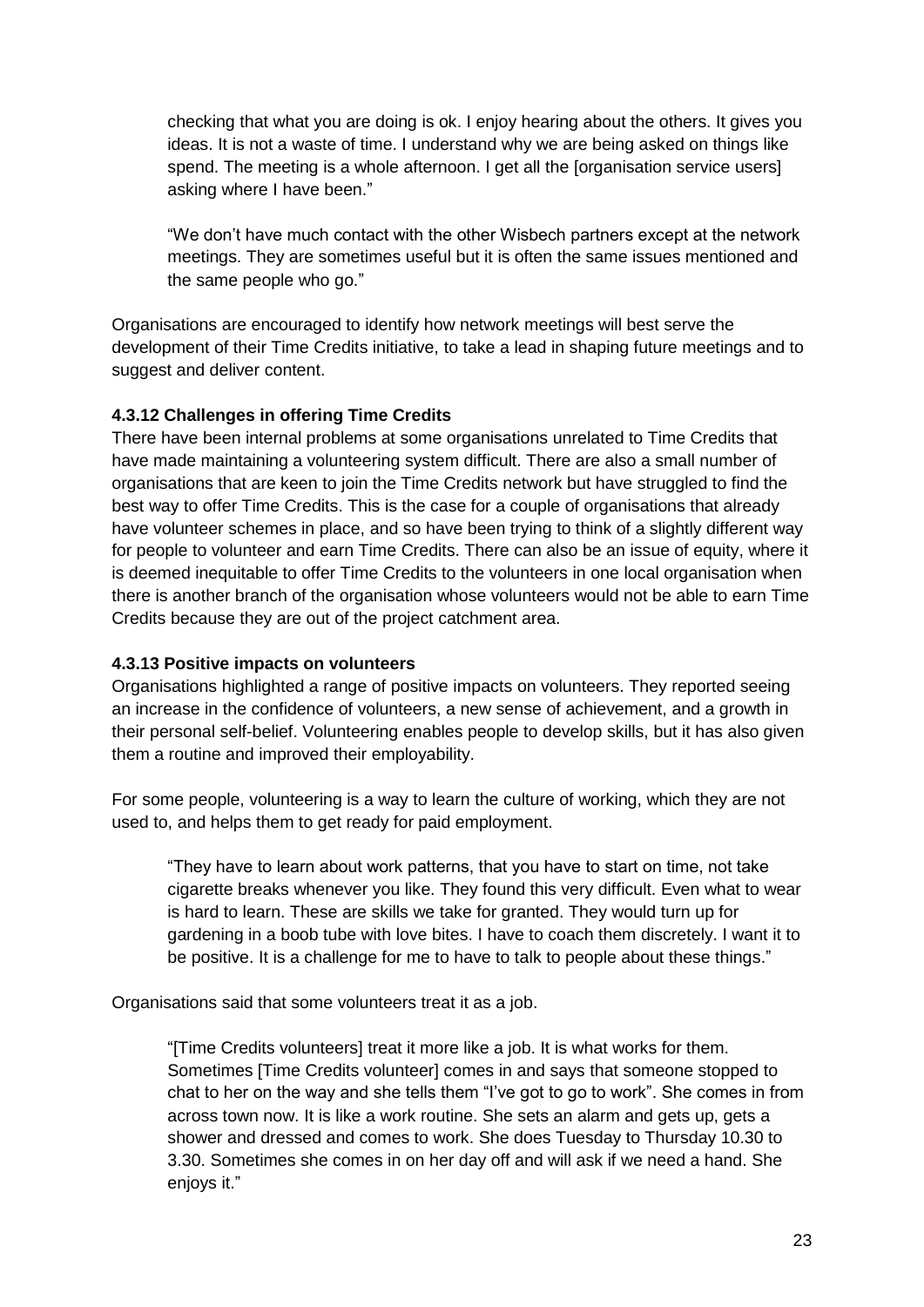"He treats it like a job. He is in most days for a full day. We have to cap the Time Credits, so they can volunteer as much as they like but can't earn too many. There is no point, they would never be able to spend that many. We have to encourage them to have days off to spend them."

Organisations see clear benefits for the volunteers who enter paid employment.

"Some volunteers are now employed. They have never been taught the etiquette of working. I hope they are financially better off but the greater thing is that they feel better about themselves and thank you for the opportunity. Most can't believe they are in."

Organisations have seen volunteers develop a more active lifestyle. This is in part through the volunteering activities and in part through access to new activities by spending Time **Credits** 

"We have one volunteer who uses his Time Credits to go swimming with his son and that has made him a lot fitter, and another volunteer who uses her Time Credits to go to the gym, which she would not otherwise be able to afford."

Organisations see benefits to volunteers in spending their Time Credits. Families do activities together and for some children spending Time Credits is the only time they do anything outside the house as a family.

"They do it as a family, they don't want to spend individually. These are things they would not do otherwise. It is especially important when the kids don't go out otherwise, some families will not even go up town together, they only do things with Time Credits…. One lady, her kids never left the house but she will use Time Credits to take them out in the holidays."

Time Credits enable volunteers to do activities that they would otherwise not be able to afford.

"It is valuable to parents because things are so expensive."

These spend opportunities have positive impacts on their health and activity levels.

"People have very little money and Time Credits spending gives them access to things that help their health and wellbeing such as going to the gym or swimming. It is a motivation to get out and about and not to just hang about in their room or communal areas."

These changes can have a positive impact on the mental health of volunteers.

"She is always in a happy mood when she is here, she always has a smile on her face. It doesn't faze her when we are busy. She enjoys what she is doing."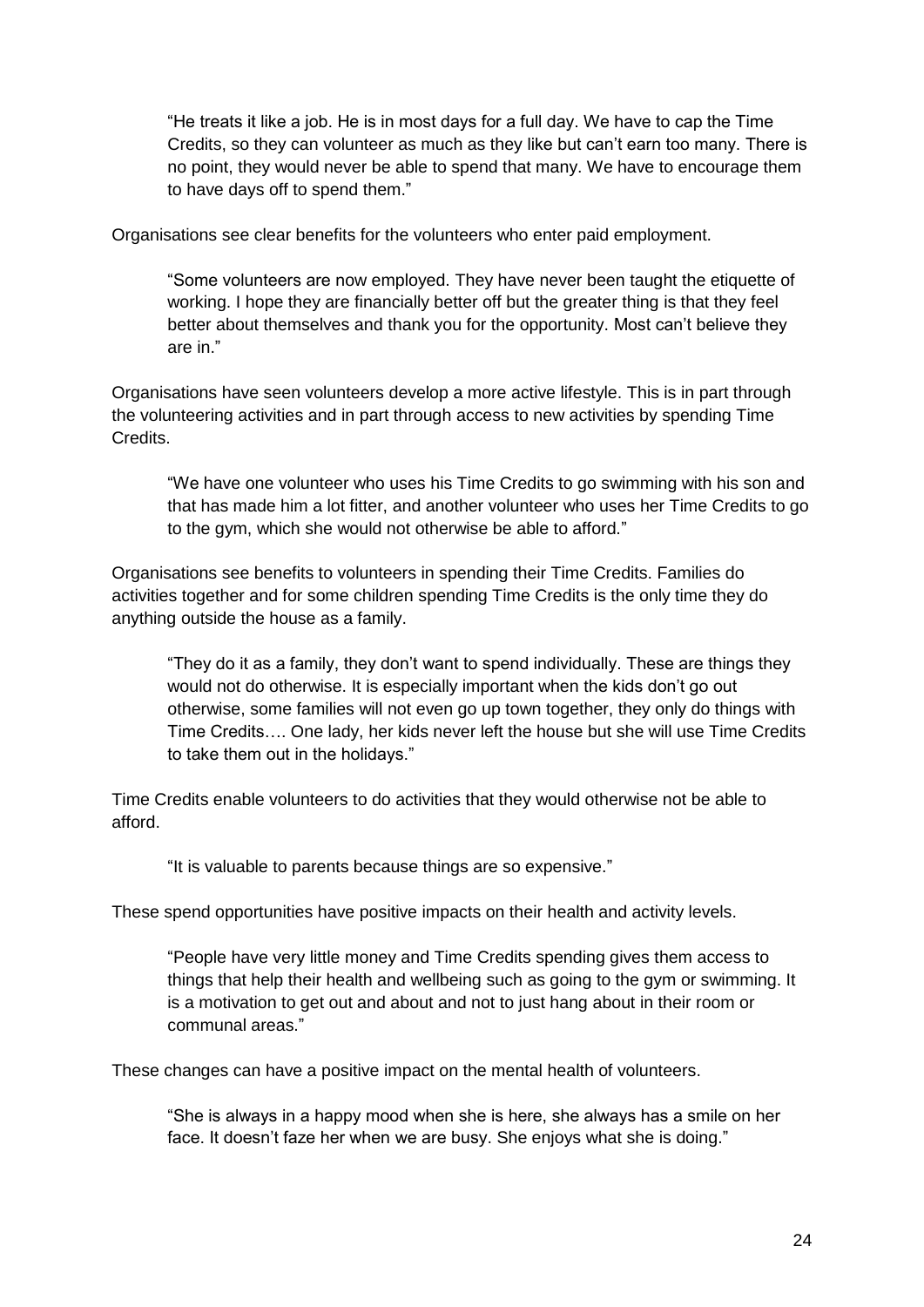"It gets them up and moving. It is a bonus for some people just to get up. It is good to be on their feet all day. [Time Credits volunteer] said that she is too busy when she is here to go out for a fag except on her break and so she has really cut down a lot on smoking. She is more confident. People at the beginning say "I won't be able to take order, I can't talk to customers, I'm too shy". Then after a while they start saying "I'll do that". But they decide to take these next steps. [Time Credits volunteer] now answers the phone and has no problem talking to the public. You see a lot of change when people volunteer."

## <span id="page-24-0"></span>**4.4 Time Credit volunteers**

This section draws on interviews with Time Credits volunteers to reflect on emerging findings about the impact of earning and spending Time Credits. Whilst this section is divided into separate headings, in reality these issues are inter-related and multi-directional.

### **4.4.1 Improvements in physical health**

Volunteers have seen some improvements in their physical health through earning Time Credits. Some of the health benefits come from lifestyle changes, for example, being busy through volunteering can help to reduce smoking and weight gain.

"I was told that I need to keep my weight down. So I thought, if I come here, it's better for me. If I'm on my feet all day that'll help me keep my weight down instead of sitting next door in my room all day, moping all the time, and succumbing to depression."

Earning and spending Time Credits can boost the activity levels of volunteers.

"Going to the college to get my hair done helps me out in here, 'cause you need to look smart. The cinema helps me chill out and unwind. The swimming helps with my scar."

### **4.4.2 Improvements in mental health**

The combined effect of the benefits resulting from earning and spending Time Credits can be an improvement in mental health.

"I wanted to get myself back into something I enjoy. I see the children and the progress they make in reading and I love it. It is refreshing. I come out and I feel like 'wow', I've got my energy back."

"Since I've been working here, my depression has been a lot better and I've got a lot more confidence to talk to people... I'm more confident and upbeat, and I get up at a reasonable time."

"It gives me something to do instead of sitting in the flat all day. I'm more chilled when I'm here... I feel more happier with myself cause I always have a smile on my face. And I feel more aware about everything around me... And me and my partner can have some time apart so we are not in each other's necks all the time - he goes off to do his own thing, and I come here."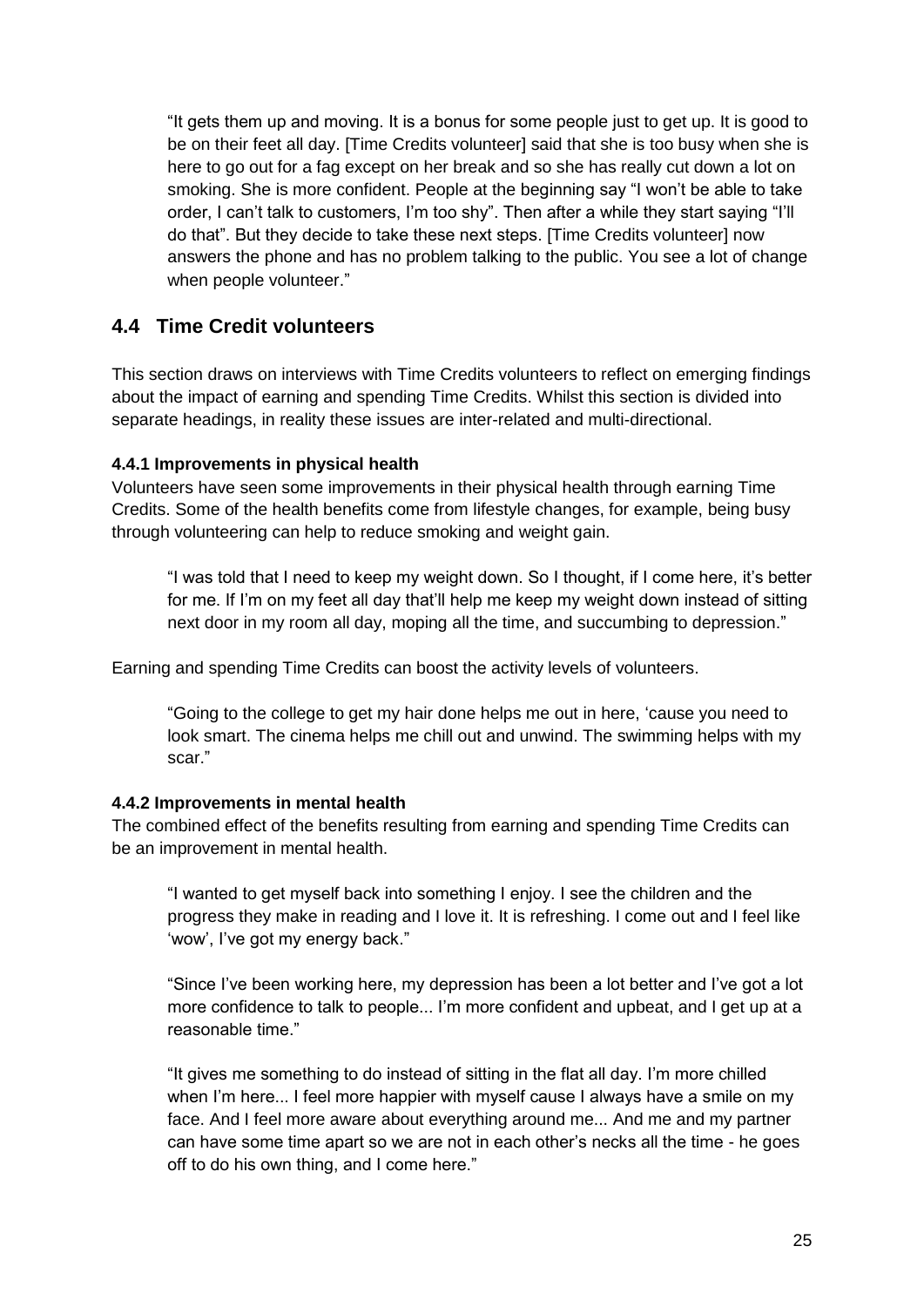#### **4.4.3 Reduced loneliness and social exclusion**

Earning Time Credits can help people to feel less lonely, which is a known key determinant of poor health.

"I was getting lonely. I thought what am I going to do with myself? I was feeling better in myself so I approached the school and asked what can I do? I had never heard of Time Credits. They got me straight in. I love it".

People can suffer from social exclusion and earning Time Credits is a way to get engaged with the local community and meet people.

"There are other days if I want to pop over if I get bored. Even just to get out of the house is nice."

Earning Time Credits has helped some people to develop new social networks which make them feel more positive.

"When I went to the first Time Credit meeting, at that point, I never ever had anybody come visit me... the only people I spoke to were my neighbours. I always worried, because I am diabetic, if I'm ill that nobody would find me. Now, I go to that school every day, I may go in sad but I come out with a smile on my face... I finally got somebody, who, if I don't turn up at school they will come looking to see if I'm alright."

#### **4.4.4 Improved self-confidence**

Earning Time Credits has boosted some volunteers' confidence with knock on effects on improving their mental health.

"I feel more confident in myself….I feel more aware about everything around me, which I never used to be... With my depression I never used to work out how to remember things that well. But now, I don't need to be asked to do things, I just get on with it. I've got myself into a routine and I don't need people all the time telling me to do this and that... I keep going and keep on top of things."

Volunteering gives people a routine and a purpose.

"Before Time Credits, it was mostly TV and computer games. But now it's more work, work, work, work. I'm more out of the house, I do something I like doing now. It's made me happier that I can come out and do something for someone else."

"I get up at 8am and don't see my bed until 11 o'clock at night for three days. Before that, I used to sleep until the afternoon, but now I have a reason to get out of bed".

Earning Time Credits has had a beneficial impact on the way in which some volunteers view themselves.

"It has made me feel that I'm a person again. I feel appreciated. I'm not just a person at home doing housework."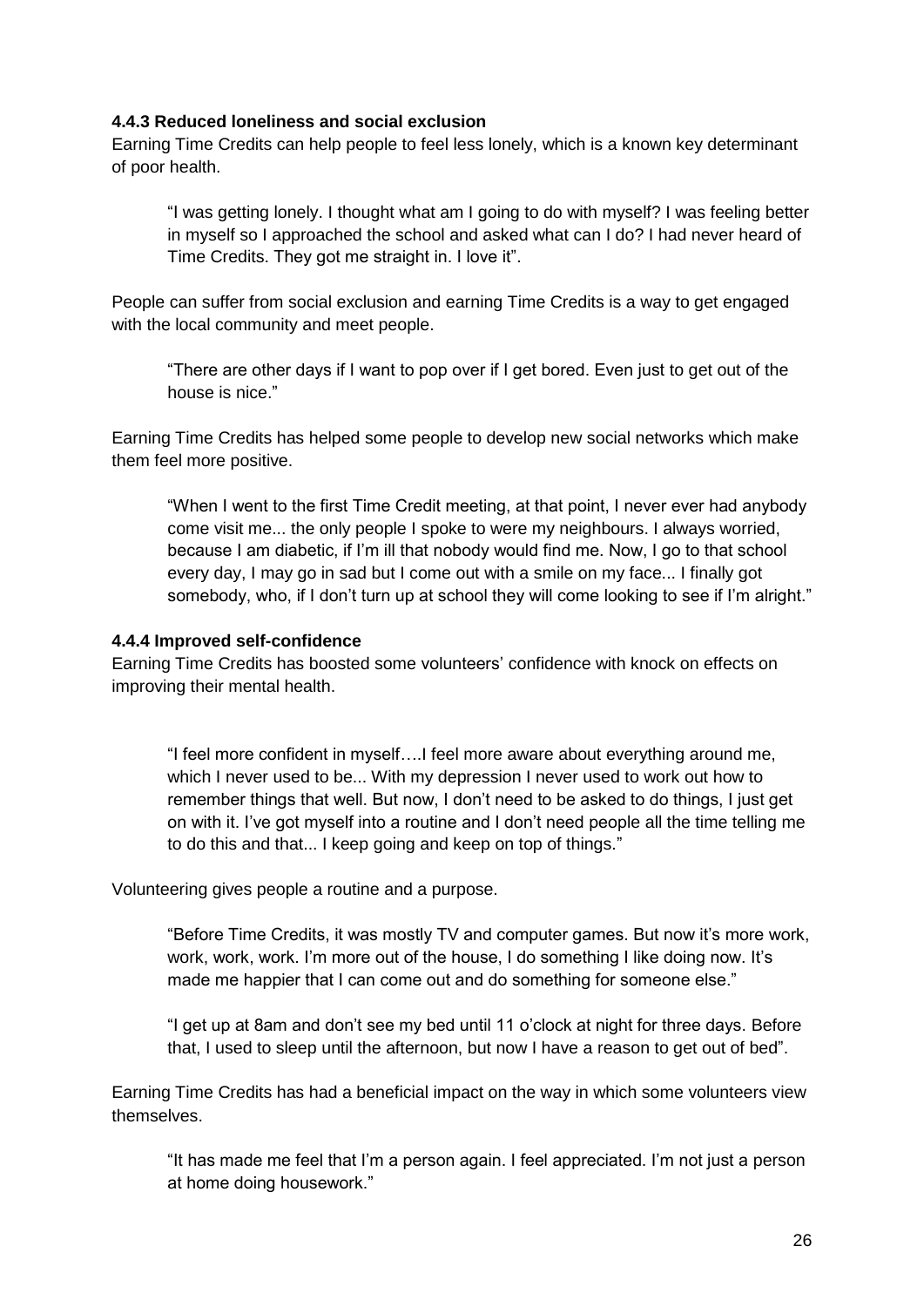#### **4.4.5 Making a positive contribution**

Volunteering has given some people a sense of achievement.

"It's brought me to life. Since September, I feel like I'm useful again. I feel that I am doing something to help somebody, and that's what I enjoy doing... It's a big achievement for me."

"I need a job. It's not for the money. It's for my self-belief. And it's a role model for my kids. I don't want my kids to think that 'oh mommy just sits at home all day'. I don't feel that's a good role model for them."

Earning Time Credits can make volunteers feeling needed and appreciated.

"I love it. It's like being a mum again. Mine are all grown up and working".

It leads to people feeling useful and that they are making a contribution to their community.

"It is a nice feeling, like 'yes we have helped here', and it's nice to do. I enjoy being with the younger children. It fits around my children. I am a stay at home mum. And I hope it makes a difference to the school".

"I think it's wonderful. I enjoy it. It's something that I love doing, and I am putting something into the community."

#### **4.4.6 Skills development**

Earning Time Credits has helped some people to develop their skills and learning.

"It is easy to lose touch. It gives me the confidence to do something, getting me out to do something. It makes me get up in the mornings. I'm only 54. No one wants to employ disabled people. I'm learning myself about what I can do."

"Experience, lots of experience. More experience than I hoped to get. More knowledge. Satisfaction that I can do something well. And I enjoy doing it."

#### **4.4.7 Strengthened family and wider relationships**

Spending Time Credits has had a positive impact on families and children. It gives families the opportunity and impetus to do activities together.

"Now I'm doing it mostly for her…. Before this we couldn't really go to the cinema, it's so expensive, but now it's just two hours of my time."

"I'm still spending on movies, but not so much. I'm earning more Time Credits, a lot of it goes now to my little girl to spend on movies, trips. My wife goes to the college to get her hair done. I'm using the Time Credits more for them than it is for me."

Doing these activities together as a family can strengthen the family unit.

"Because we go out more, we are more close as a family."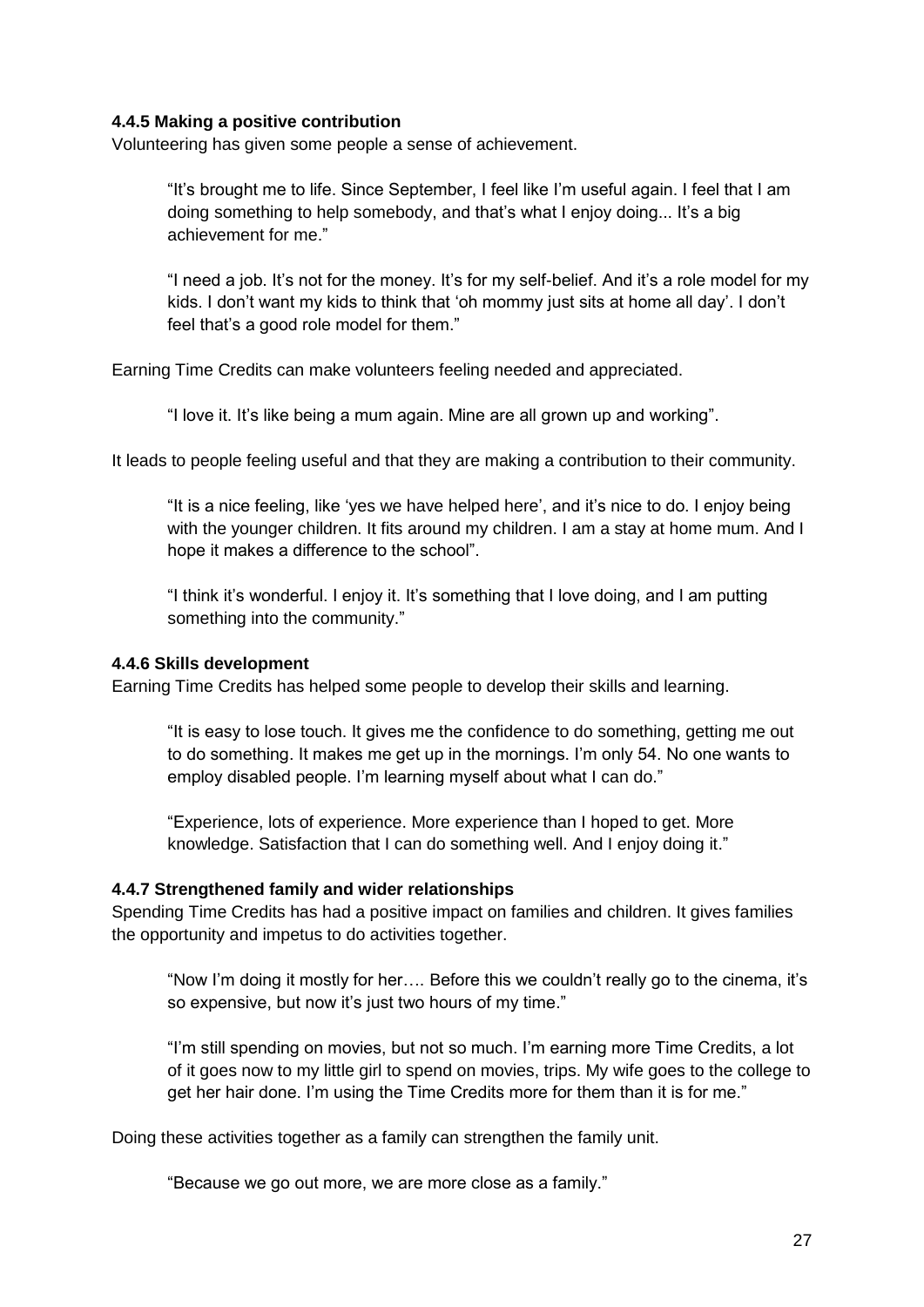Some volunteers share Time Credits to use with other people, helping to benefit others but also maintaining social networks.

"When it comes to spending I save them up. I have some friend's children come to stay. There are two girls, 6 and 9. One has Down's Syndrome…. They come up in the holidays. They are like my extended grandchildren. We go swimming in Whittlesey and to the pictures at the Light cinema in Wisbech".

#### **4.4.8 Access to activities**

Time Credits give people access to activities that they might not otherwise be able to afford or would not have tried.

"It does really help as with so many children we wouldn't do it otherwise as you have to pay and with four kids it would be expensive. We would probably not do it without Time Credits as it's too expensive".

"But there are some things that I couldn't justify spending money on, but now I can go cause I'm earning it."

Being able to access activities that are otherwise too expensive helps to keep people active.

"I don't get a lot of money. And these days, the cost of cinema tickets and swimming are really high... With Time Credits, it doesn't interfere with your benefits, it's not money but it's credit, so you can use it whenever you wanna use it... we find stuff to do during the day when we are not working, it's like, on my day off, I can go to the cinema instead of sitting in the flat all day".

### **4.4.9 Hoarding Time Credits**

Some people do hoard their Credits rather than spend them which means they are missing out on the benefits that comes from spending Time Credits.

"I save them. I have a huge 'wadge' at the moment. I didn't use them at first. Now I have realised you can use them at the cinema".

Gifting Time Credits is encouraged within the model and Spice networks allow their members to donate unused Time Credits to a friend, neighbour or a family member. Some of the volunteers interviewed have given Time Credits to family or friends.

#### **4.4.10 Lack of spend activities**

It is apparent from the interviews to date that volunteers in Wisbech only use a small range of spend activities. At the moment, most volunteers spend their Time Credits on going to the cinema, going swimming, going to the gym, the cinema and on hair and beauty treatments. These are very valued. Several people mentioned that they would find it helpful if Time Credits could be spent at a local children's soft play. Some mentioned that the lack of local spend opportunities that can be accessed without transport limits where they can spend their Credits.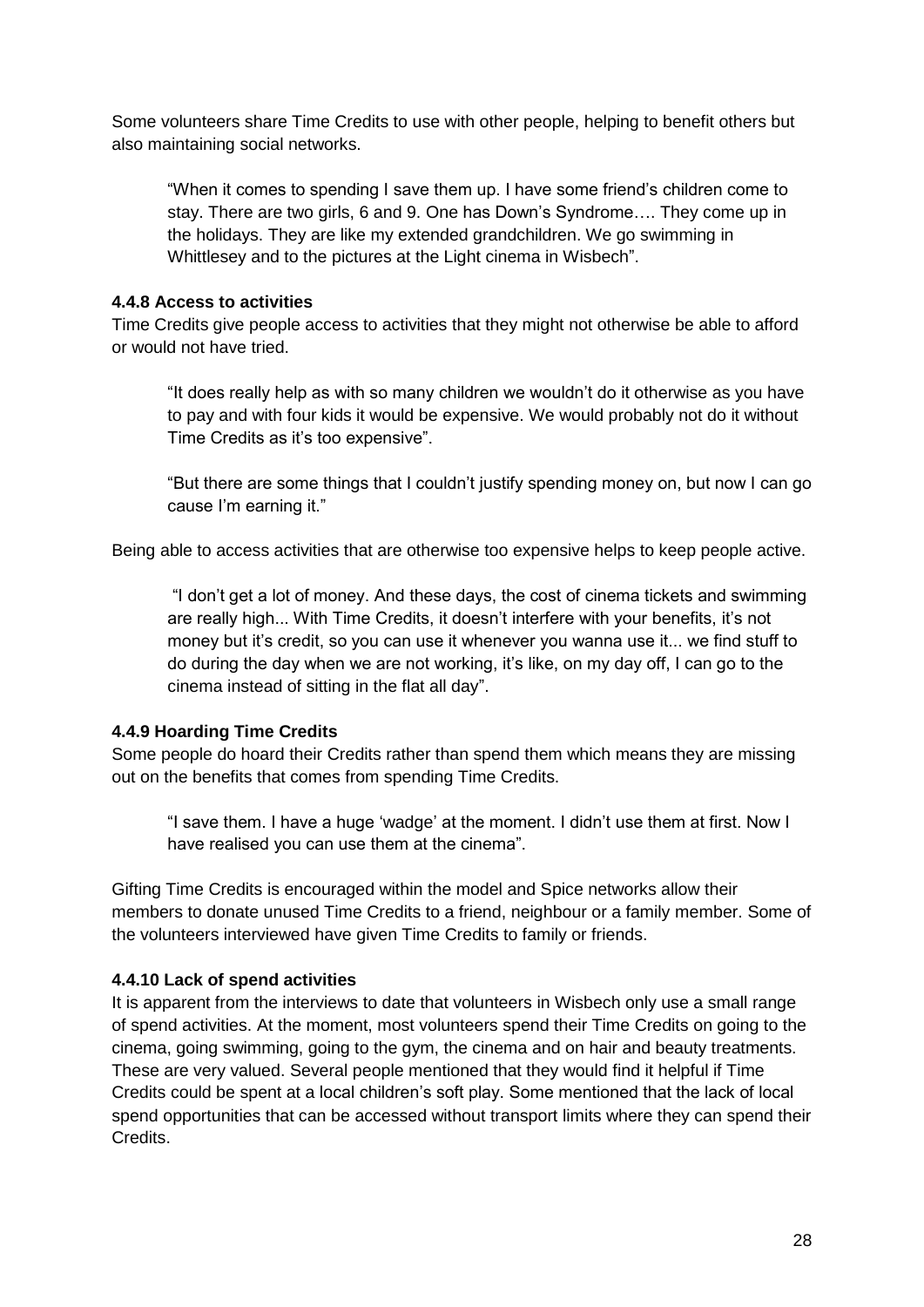The scale and diversity of the spend network across the county is continually developing and Spice work to build the capacity of community partners to organise and participate in spend trips, improving access to the wider spend network.

## **4.4.11 Outcomes for priority areas**

The Time Credits project has a range of target outcomes. Although the focus in the evaluation is on health, the research so far suggests that there has been more progress in the priority areas of strengthening families and skills and employment than on engaging or having an impact on older people, particularly the 'older old'. The Cambridgeshire Time Credits Strategic Group has been actively engaged in supporting targeted activities to boost engagement with the older people priority.

## <span id="page-28-0"></span>**4.5 Co-production**

## **4.5.1 Research collaboration**

The research is a collaboration between different stakeholders with a common goal. The Cambridge Centre for Housing and Planning Research (CCHPR) is carrying out the evaluation in collaboration with Spice, the Cambridgeshire County Council Community Engagement Team, Cambridge Housing Society, and the Cambridge Institute of Public Health (CIPH). This type of collaborative, or co-productive, way of conducting research is leading to both opportunities and challenges.

We meet on a monthly basis and quarterly with a steering group. We liaise by phone and email in between meetings. Spice/CCC comment on all draft field work tools and outputs and we agree them before finalising them. Spice raise awareness of the research in their monthly newsletter, in their blog and through social media. This is all very useful but does slow down the speed at which we can agree field work tools and outputs for publication. Co-production is not a term that is very common in the research world and there has been a process of mutual learning that has been of benefit to the research team.

### **4.5.2 Organisations and volunteers**

Co-production is not a term that any of the research participants so far are familiar with. However, there is emerging evidence of the core principles of equality and reciprocity in the relationships between organisations and volunteers and this is an area for further exploration.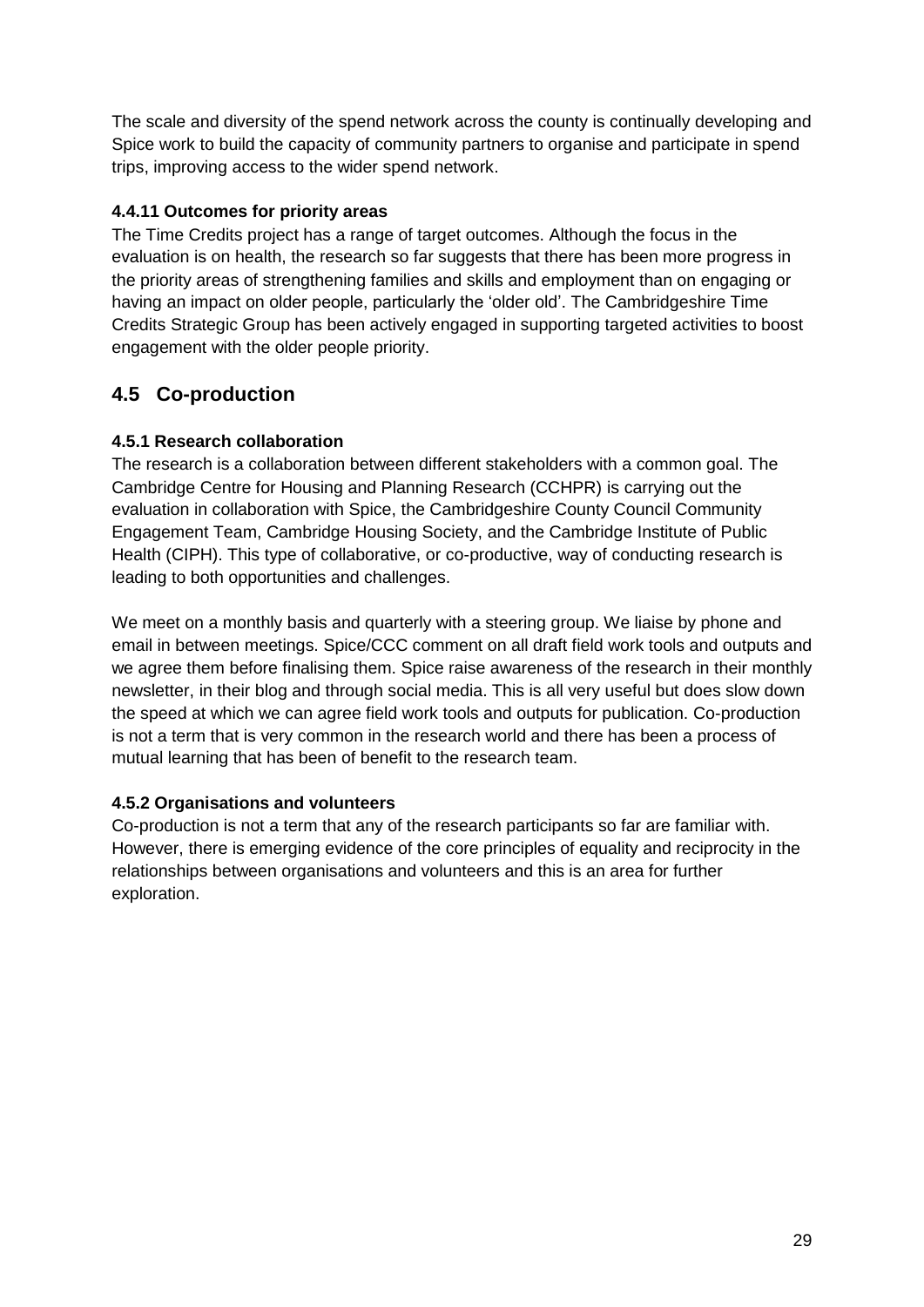# <span id="page-29-0"></span>**5 Conclusions**

### **5.1 Methodological challenges**

One of the key challenges posed in the evaluation is moving beyond qualitative evidence. The use of the validated health scales in the longitudinal survey was intended to collect data that had the potential to be used in cost-utility analyses (converting the total scores into quality adjusted life years). However, the sample of new volunteers joining the Time Credits project in Wisbech in the survey timeframe was not large enough to collect meaningful data, even for the first wave of baseline data collection. This precludes the use of a follow up survey after six months volunteering to assess any change in health, health behaviours or circumstances.

The study is collecting data through surveys that do not use a validated health scale and through qualitative interviews and more ethnographic methods. These data provide evidence of the outcomes of earning and spending Time Credits and have impact as ways of demonstrating the outcomes. However, it has not been possible to collect data that can be translated into the quality of life indicators that are often used in the public health world to compare the benefits of investing in different health interventions. Without such data it is not possible to explore a financial return on investment.

The Public Health Practice Evaluation Scheme (PHPES) is intended to be experimental and innovative and a means to test the feasibility of different methodologies for collecting evidence. The research suggests that a longitudinal survey using a validated health questionnaire needs a larger sample to gain sufficient responses to be meaningful. Studies that have used similar surveys have been published with sample sizes as small as twenty people in the second phase. A larger number of respondents would be needed in the first wave of surveys to account for an unavoidable attrition rate. The number of participants in these published studies is not particularly high. It is likely that such a survey would gain a sufficient number of respondents if conducted using a larger sample, for example, new members joining Time Credits projects across a number of areas.

### **5.2 Emerging evidence of positive outcomes for organisations**

The interviews so far show that offering Time Credits has enabled organisations to recruit more volunteers and increase their capacity. It has also challenged stereotypes and brought diverse people together in a way that makes the local community more cohesive. There has been a recognition of skills that exist in the community and a desire to nurture these and support people into employment. Offering Time Credits has allowed organisations to develop a more reciprocal relationship with volunteers.

### **5.3 Emerging evidence of positive outcomes for volunteers**

The interviews show that earning Time Credits can have both direct and indirect health benefits for individuals. People gained a sense of purpose and felt that they were making a positive contribution which increased their life satisfaction and improved their mental health. They became more physically active and more socially connected. There is also evidence of increased confidence and development of skills and work experience to support moving into paid employment. Spending Time Credits gave members resources to access activities and services that they would not otherwise be able to afford. Time Credits were spent on